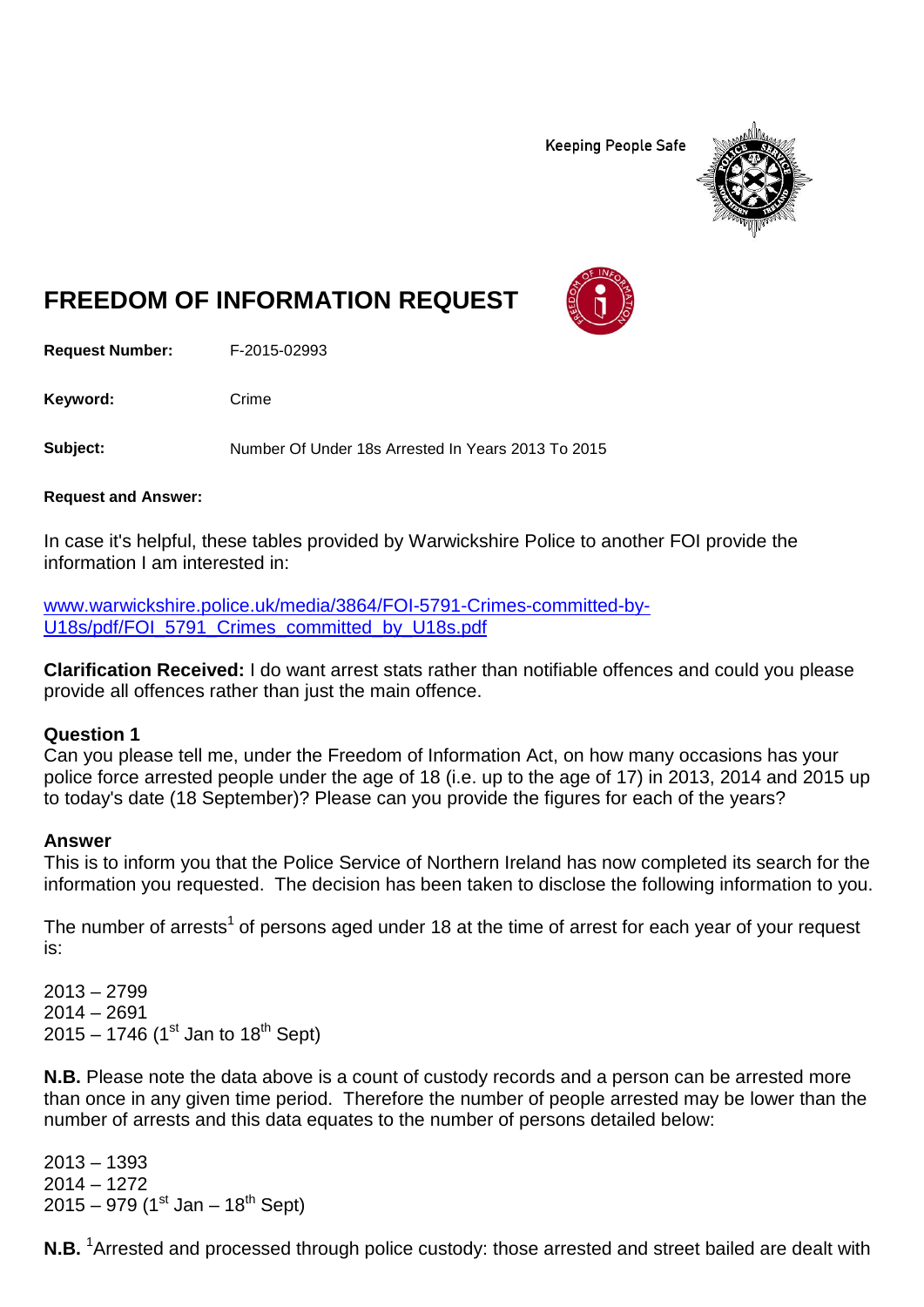by other means such as discretionary disposal will not be included in the figures.

It should also be noted that figures within the current financial year (i.e. from 1<sup>st</sup> April 2015) are provisional and will be subject to change.

# **Question 2**

Can you also please provide me with a list of crimes (i.e. offence category descriptions) the under-18s have been arrested for and tell me, for each year, how many have been arrested for those crimes?

# **Answer**

Please see the tables below on pages numbered 1 - 18

## **Partial Neither Confirm Nor Deny (NCND)**

In addition to the above response the PSNI Neither Confirms nor Denies (NCND) that it holds any other information relevant to this request. To give a statement of the reasons why neither confirming nor denying is appropriate in this case would itself involve the disclosure of exempt information. Therefore, under S17 (4) no explanation can be given.

Section 17(4) – Refusing Requests For Information – A public authority is not obliged to make a statement under subsection (1) (c) or (3) if, to the extent that, the statement would involve the disclosure of information which would itself be exempt information.

To the extent that Section 23(5) – Information Supplied By, Or, Concerning Certain Security Bodies, Section 24(2) – National Security, Section 30(3) and Section 31(3) apply, the PSNI has determined that in all the circumstances of this case the public interest in maintaining the exclusion of the duty to neither confirm nor deny outweighs the public interest in confirming whether or not any other information is held.

If you have any queries regarding your request or the decision please do not hesitate to contact me on 028 9070 0164. When contacting the Freedom of Information Team, please quote the reference number listed at the beginning of this letter.

If you are dissatisfied in any way with the handling of your request, you have the right to request a review. You should do this as soon as possible or in any case within two months of the date of issue of this letter. In the event that you require a review to be undertaken, you can do so by writing to the Head of Freedom of Information, PSNI Headquarters, 65 Knock Road, Belfast, BT5 6LE or by emailing [foi@psni.pnn.police.uk.](mailto:foi@psni.pnn.police.uk)

If following an internal review, carried out by an independent decision maker, you were to remain dissatisfied in any way with the handling of the request you may make a complaint, under Section 50 of the Freedom of Information Act, to the Information Commissioner's Office and ask that they investigate whether the PSNI has complied with the terms of the Freedom of Information Act. You can write to the Information Commissioner at Information Commissioner's Office, Wycliffe House, Water Lane, Wilmslow, Cheshire, SK9 5AF. In most circumstances the Information Commissioner will not investigate a complaint unless an internal review procedure has been carried out, however the Commissioner has the option to investigate the matter at his discretion.

Please be advised that PSNI replies under Freedom of Information may be released into the public domain via our website @ [www.psni.police.uk](http://www.psni.police.uk/)

Personal details in respect of your request have, where applicable, been removed to protect confidentiality.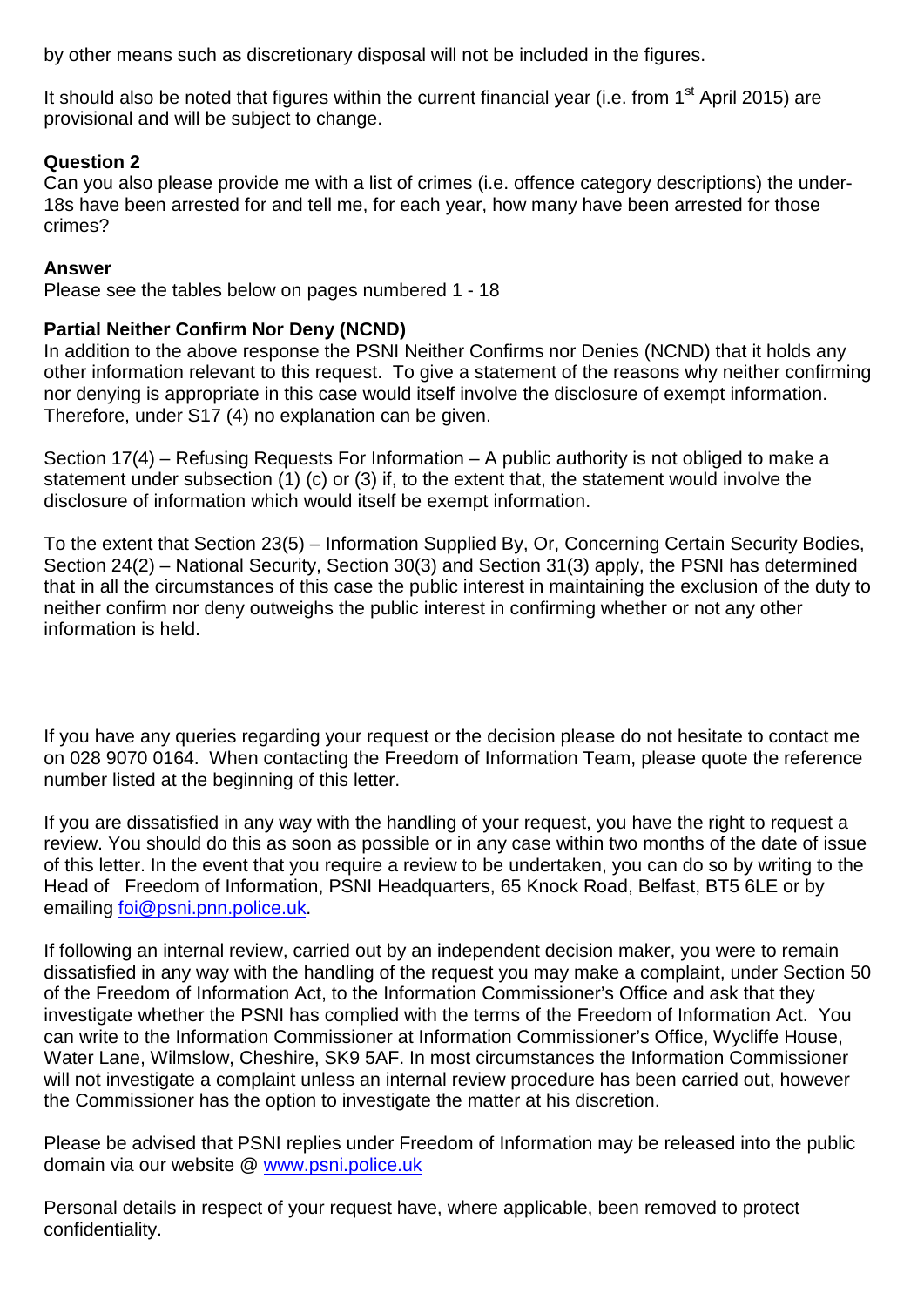| Offences under 18s arrested for (1 Jan - 31 Dec 2013)                                                                  | <b>Total</b>   |
|------------------------------------------------------------------------------------------------------------------------|----------------|
| ABANDONING AN ANIMAL (offences post July 2011)                                                                         | 1              |
| ADMINISTERING A SUBSTANCE WITH SEXUAL INTENT (OFFENCES AFTER 1.2.09)                                                   | $\overline{2}$ |
| ADULT CAUSING OR INCITING CHILD UNDER 13 TO ENGAGE IN SEXUAL ACTIVITY INVOLVING<br>PENETRATION (OFFENCES AFTER 1.2.09) | $\mathbf{1}$   |
| ADULT ENGAGING IN SEXUAL ACTIVITY IN PRESENCE OF A CHILD UNDER 13 (OFFENCES AFTER<br>1.2.09                            | 1              |
| <b>AFFRAY</b>                                                                                                          | 30             |
| AGGRAVATED BURGLARY AND STEALING                                                                                       | 4              |
| AGGRAVATED BURGLARY WITH INTENT TO COMMIT GRIEVOUS BODILY HARM                                                         | $\mathbf{1}$   |
| AGGRAVATED BURGLARY WITH INTENT TO COMMIT UNLAWFUL DAMAGE                                                              | 1              |
| AGGRAVATED BURGLARY WITH INTENT TO INFLICT GRIEVOUS BODILY HARM                                                        | $\mathbf{1}$   |
| AGGRAVATED VEHICLE TAKING CAUSING DAMAGE TO ANOTHER VEHICLE                                                            | 6              |
| AGGRAVATED VEHICLE TAKING CAUSING DAMAGE TO PROPERTY                                                                   | 6              |
| AGGRAVATED VEHICLE TAKING CAUSING DAMAGE TO THE VEHICLE                                                                | 29             |
| AGGRAVATED VEHICLE TAKING CAUSING INJURY                                                                               | 2              |
| AGGRAVATED VEHICLE TAKING IN WHICH VEHICLE IS DRIVEN DANGEROUSLY                                                       | 5              |
| AIDING AND ABETING BURGLARY AND THEFT - NON DWELLING                                                                   | $\overline{2}$ |
| AIDING AND ABETTING ATTEMPTED ROBBERY                                                                                  | $\mathbf{1}$   |
| AIDING AND ABETTING ATTEMPTED THEFT                                                                                    | $\mathbf{1}$   |
| AIDING AND ABETTING BURGLARY (DWELLING)                                                                                | $\mathbf{1}$   |
| AIDING AND ABETTING BURGLARY WITH INTENT TO STEAL                                                                      | $\mathbf{1}$   |
| AIDING AND ABETTING POSSESSING PETROL BOMB IN SUSPICIOUS CIRCUMSTANCES                                                 | $\overline{2}$ |
| AIDING AND ABETTING THEFT                                                                                              | 3              |
| ALLOWING SELF TO BE CARRIED                                                                                            | 27             |
| <b>ARSON</b>                                                                                                           | 36             |
| ARSON ENDANDERING LIFE                                                                                                 | 12             |
| ARSON ENDANGERING LIFE WITH INTENT                                                                                     | 8              |
| ASSAULT OCCASIONING ACTUAL BODILY HARM                                                                                 | 178            |
| ASSAULT ON A POLICE DESIGNATED PERSON                                                                                  | 7              |
| <b>ASSAULT ON POLICE</b>                                                                                               | 362            |
| ATTEMPT TO CHOKE WITH INTENT TO COMMIT INDICTABLE OFFENCE                                                              | $\mathbf{1}$   |
| ATTEMPT TO TAKE MOTOR VEHICLE WITHOUT OWNERS CONSENT                                                                   | 6              |
| <b>ATTEMPTED ARSON</b>                                                                                                 | $\overline{2}$ |
| ATTEMPTED ARSON ENDANGERING LIFE                                                                                       | 1              |
| ATTEMPTED ASSAULT OCCASIONING ACTUAL BODILY HARM                                                                       | 1              |
| ATTEMPTED ASSAULT ON POLICE                                                                                            | $\overline{2}$ |
| ATTEMPTED BURGLARY (DWELLING)                                                                                          | 10             |
| ATTEMPTED BURGLARY (NON-DWELLING)                                                                                      | 5              |
| ATTEMPTED BURGLARY WITH INTENT TO STEAL                                                                                | 27             |
| ATTEMPTED CRIMINAL DAMAGE                                                                                              | 139            |
| ATTEMPTED FRAUD BY FALSE REPRESENTATION                                                                                | $\mathbf{1}$   |
| ATTEMPTED GRIEVOUS BODILY HARM WITH INTENT                                                                             | 4              |
| <b>ATTEMPTED HIJACKING</b>                                                                                             | 6              |
| <b>ATTEMPTED MURDER</b>                                                                                                | 4              |
| ATTEMPTED RAPE (OFFENCES AFTER 01/02/09)                                                                               | 1              |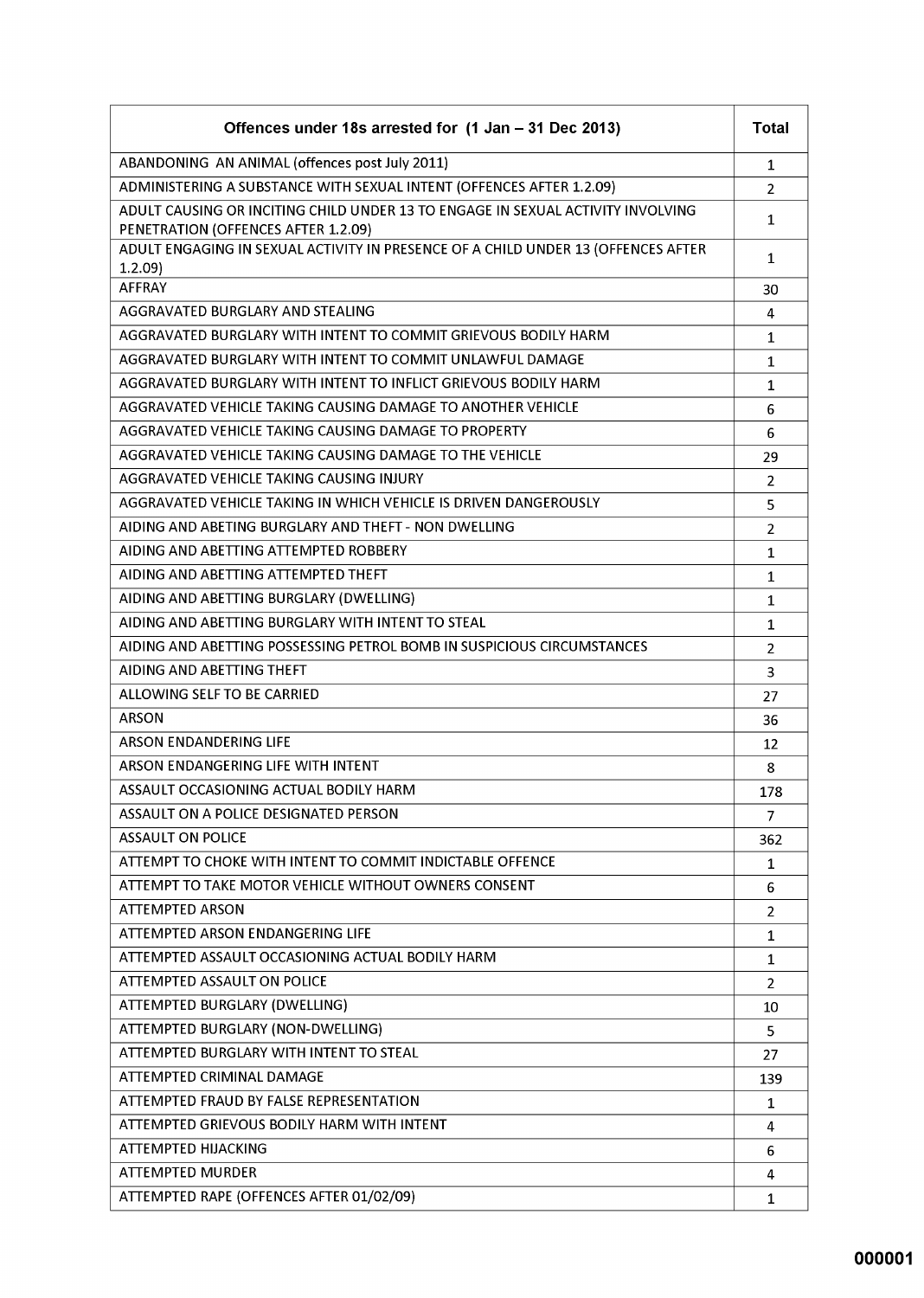| <b>ATTEMPTED ROBBERY</b>                                                           | 17             |
|------------------------------------------------------------------------------------|----------------|
| ATTEMPTED THEFT                                                                    | 29             |
| <b>ATTEMPTED THEFT FROM VEHICLE</b>                                                | 13             |
| <b>ATTEMPTED THEFT OF CYCLE</b>                                                    | 3              |
| <b>ATTEMPTED THEFT OF VEHICLE</b>                                                  | 7              |
| ATTEMPTED THREATS TO KILL                                                          | $\mathbf{1}$   |
| BEHAVIOUR LIKELY TO CAUSE A BREACH OF THE PEACE                                    | 12             |
| BEING A MINOR ON LICENSED PREMISES                                                 | $\overline{2}$ |
| BEING CONCERNED IN SUPPLY OF CLASS B CONTROLLED DRUG                               | 3              |
| <b>BLACKMAIL</b>                                                                   | $\overline{2}$ |
| <b>BREACH OF ANTI-SOCIAL BEHAVIOUR ORDER</b>                                       | 54             |
| <b>BREACH OF BAIL</b>                                                              | 32             |
| <b>BREACH OF BAIL ART 6(3)</b>                                                     | 9              |
| <b>BREACH OF DETENTION NOTICE</b>                                                  | $\mathbf{1}$   |
| BREACH OF INJUNCTION PROHIBITING HARASSMENT                                        | 5              |
| BREACH OF NON-MOLESTATION ORDER                                                    | 5              |
| BREACH OF TRAFFIC SIGN (SPECIFIED BY TRAFFIC SIGN REGS SR1997/386)                 | $\overline{2}$ |
| BURGLARY - ATTEMPTING TO INFLICT GRIEVOUS BODILY HARM                              | 1              |
| <b>BURGLARY (DWELLING)</b>                                                         | 199            |
| <b>BURGLARY (NON DWELLING)</b>                                                     | 36             |
| <b>BURGLARY AND ATTEMPTED THEFT - DWELLING</b>                                     | 2              |
| BURGLARY WITH INTENT TO CAUSE UNLAWFUL DAMAGE                                      | 28             |
| BURGLARY WITH INTENT TO COMMIT GRIEVOUS BODILY HARM                                | $\mathbf{1}$   |
| <b>BURGLARY WITH INTENT TO STEAL</b>                                               | 77             |
| CARRYING UNAUTHORISED PASSENGER ON A MOTOR BICYCLE                                 | 1              |
| CAUSING A BREACH OF THE PEACE - HARM TO PROPERTY (COMMON LAW)                      | 8              |
| CAUSING DANGEROUS ARTICLE TO BE ON A ROAD                                          | 8              |
| CAUSING OR INCITING A CHILD UNDER 18 TO ENGAGE IN SEXUAL ACTIVITY ? ABUSE OF TRUST | $\mathbf 1$    |
| CAUSING UNNECESSARY SUFFERING TO ANIMALS (offences post July 2011)                 | $\mathbf{1}$   |
| CHILD ABDUCTION (BY OTHER PERSON)                                                  | 1              |
| <b>COMMON ASSAULT</b>                                                              | 593            |
| <b>COMMON ASSAULT (INDICTABLE)</b>                                                 | 21             |
| COMMUNICATING FALSE INFORMATION CAUSING BOMB HOAX                                  | 1              |
| CONSPIRACY TO COMMIT CRIMINAL DAMAGE                                               | $\mathbf{1}$   |
| <b>CONSPIRACY TO KIDNAP</b>                                                        | $\mathbf{1}$   |
| <b>CONSPIRACY TO ROB</b>                                                           | 1              |
| CONSPIRACY WITH INTENT TO CAUSE GRIEVOUS BODILY HARM                               | 1              |
| CONSUMING INTOXICATING LIQUOR WHILE A MINOR                                        | 5              |
| <b>CONVERTING CRIMINAL PROPERTY</b>                                                | 3              |
| <b>CRIMINAL DAMAGE</b>                                                             | 773            |
| <b>DANGEROUS DRIVING</b>                                                           | 42             |
| <b>DEFECTIVE TYRE</b>                                                              | 1              |
| DETAINED ON BENCH WARRANT                                                          | 51             |
| DETAINED ON BREACH OF BAIL CONDITIONS                                              | 461            |
| DETAINED ON PROBATION WARRANT                                                      | $\overline{2}$ |
| DETAINED UNDER MENTAL HEALTH ORDER                                                 | 4              |
| <b>DISORDERLY BEHAVIOUR</b>                                                        | 393            |
|                                                                                    |                |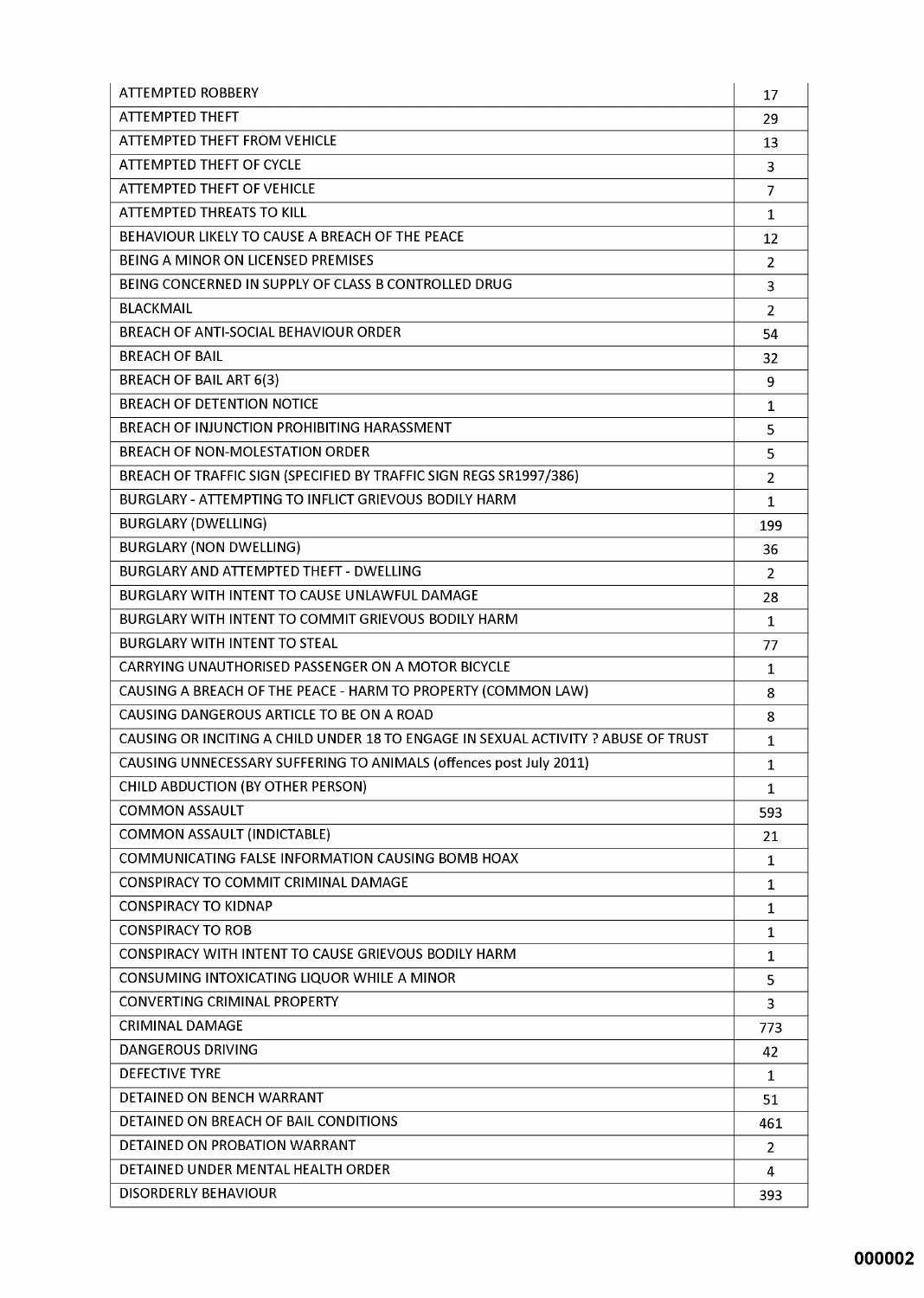| DISORDERLY BEHAVIOUR ON LICENSED PREMISES                                                           | 1              |
|-----------------------------------------------------------------------------------------------------|----------------|
| DOING A PROVOCATIVE ACT                                                                             | 11             |
| DRIVING ON LAND OTHER THAN A ROAD                                                                   | $\mathbf{1}$   |
| DRIVING WHEN UNFIT THROUGH DRINK OR DRUG                                                            | 17             |
| DRIVING WHILE DISQUALIFIED (OFFENCES ON OR AFTER 16 JULY 2008)                                      | 9              |
| DRIVING WHILE DISQUALIFIED BY REASON OF AGE (OFFENCES BETWEEN 15 NOVEMBER 2007<br>AND 16 JULY 2008) | 2              |
| DRIVING WHILE DISQUALIFIED BY REASON OF AGE (OFFENCES ON OR AFTER 16 JULY 2008)                     | 29             |
| DRIVING WITH EXCESS ALCOHOL IN BLOOD                                                                | 1              |
| DRIVING WITH EXCESS ALCOHOL IN BREATH                                                               | 16             |
| DRIVING WITHOUT DUE CARE AND ATTENTION                                                              | 9              |
| DRIVING WITHOUT REASONABLE CONSIDERATION FOR OTHERS                                                 | $\mathbf 1$    |
| ENCOURAGING OR ASSISTING AN OFFENCE BELIEVING IT WILL BE COMMITTED                                  | $\mathbf{1}$   |
| <b>ESCAPE FROM LAWFUL CUSTODY</b>                                                                   | $\overline{2}$ |
| ESCAPING FROM PRISON OR LOCK-UP WHERE LAWFULLY CONFINED                                             | $\mathbf{1}$   |
| EXPOSURE (offences after 01/02/09)                                                                  | 3              |
| FAILING TO ANSWER TO BAIL AS SOON AS REASONABLY PRACTICABLE                                         | 10             |
| <b>FAILING TO REMAIN WHERE ACCIDENT OCCURRED CAUSING DAMAGE</b>                                     | 14             |
| FAILING TO REMAIN WHERE ACCIDENT OCCURRED CAUSING INJURY                                            | 2              |
| FAILING TO REPORT - INJURY ACCIDENT (ARTICLE 176)                                                   | $\mathbf{1}$   |
| FAILING TO REPORT AN ACCIDENT WHEREBY INJURY WAS CAUSED                                             | $\mathbf{1}$   |
| FAILING TO REPORT WHERE ACCIDENT OCCURRED CAUSING DAMAGE                                            | 14             |
| FAILING TO STOP - INJURY ACCIDENT (ARTICLE 176)                                                     | 2              |
| <b>FAILING TO STOP FOR POLICE</b>                                                                   | 28             |
| <b>FAILING TO STOP FOR SEARCH OF MUNITIONS OR WIRELESS APPARATUS</b>                                | 1              |
| FAILING TO STOP WHERE ACCIDENT OCCURRED CAUSING DAMAGE                                              | 13             |
| FAILURE TO HAVE OBLIGATORY LAMP, REFLECTOR OR MARKING                                               | $\mathbf{1}$   |
| <b>FALSE IMPRISONMENT</b>                                                                           | 8              |
| FOUND ON PREMISES FOR UNLAWFUL PURPOSE                                                              | $\overline{2}$ |
| FRAUD BY FALSE REPRESENTATION                                                                       | 24             |
| FRAUDULENTLY USING VEHICLE REGISTRATION MARK (RTO)                                                  | 1              |
| <b>GOING EQUIPPED FOR BURGLARY</b>                                                                  | 16             |
| <b>GOING EQUIPPED FOR THEFT</b>                                                                     | 40             |
| <b>GRIEVOUS BODILY HARM</b>                                                                         | 37             |
| <b>GRIEVOUS BODILY HARM WITH INTENT</b>                                                             | 39             |
| HANDLING PROPERTY STOLEN IN THE REPUBLIC OF IRELAND                                                 | 5              |
| <b>HANDLING STOLEN GOODS</b>                                                                        | 66             |
| <b>HARASSMENT</b>                                                                                   | 22             |
| <b>HIJACKING</b>                                                                                    | 4              |
| <b>ILLEGAL ENTRY TO UNITED KINGDOM</b>                                                              | $\mathbf{1}$   |
| <b>IMPEDING POLICE</b>                                                                              | $\mathbf 1$    |
| <b>IMPROPER USE OF ELECTRONIC COMMUNICATIONS TO CAUSE ANXIETY</b>                                   | 3              |
| <b>IMPROPER USE OF PUBLIC ELECTRONIC COMMUNICATIONS NETWORK</b>                                     | 6              |
| IN CHARGE WITH EXCESS ALCOHOL IN BREATH                                                             | 4              |
| INCITEMENT TO COMMIT CRIMINAL DAMAGE                                                                | 1              |
| <b>INDECENT ASSAULT ON FEMALE CHILD</b>                                                             | 1              |
| <b>INDECENT ASSAULT ON MALE</b>                                                                     | 1              |
|                                                                                                     |                |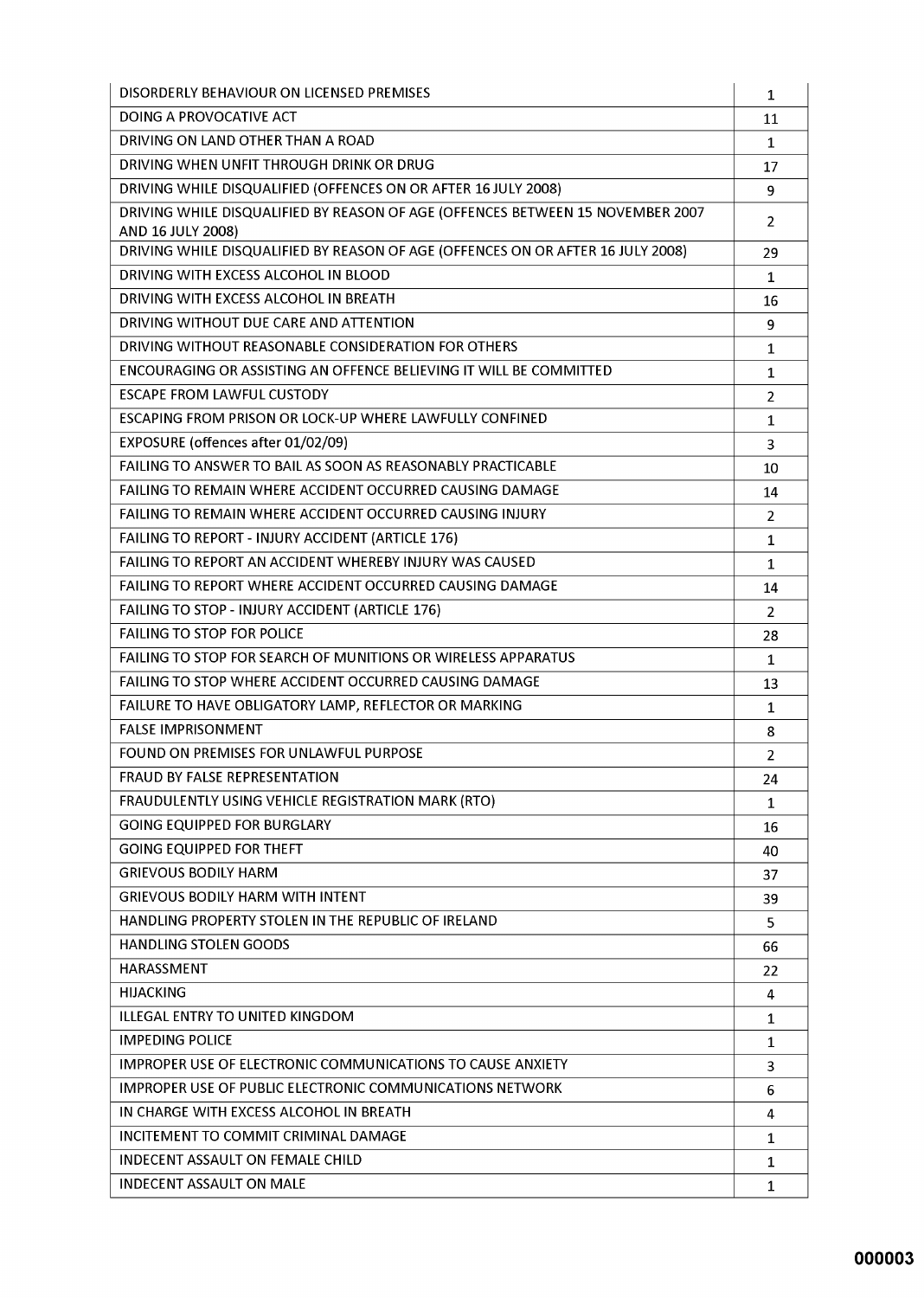| <b>INDECENT BEHAVIOUR</b>                                                      | 6                   |
|--------------------------------------------------------------------------------|---------------------|
| <b>INDECENT EXPOSURE</b>                                                       | $\overline{2}$      |
| <b>INTERFERENCE WITH VEHICLES</b>                                              | 29                  |
| INTIMIDATION - CAUSING PERSON TO LEAVE RESIDENCE/OCCUPATION                    | $\mathbf{1}$        |
| <b>INTIMIDATION - WITNESS</b>                                                  | 3                   |
| <b>JAYWALKING</b>                                                              | 6                   |
| <b>KIDNAPPING</b>                                                              | $\overline{2}$      |
| KIDNAPPING/FALSE IMPRISONMENT WITH INTENT TO COMMIT A SEXUAL OFFENCE (OFFENCES | $\mathbf{1}$        |
| AFTER 1.2.09)<br><b>L DRIVER EXCEEDING 45 MPH</b>                              |                     |
| MAKING OF INDECENT PHOTOGRAPHS OR PSEUDO PHOTOGRAPHS OF CHILDREN               | $\mathbf{1}$        |
| <b>MAKING OFF WITHOUT PAYING</b>                                               | $\mathbf{1}$        |
| <b>MAKING PETROL BOMB</b>                                                      | 9<br>$\overline{2}$ |
| <b>MURDER</b>                                                                  | $\mathbf{1}$        |
| NO R PLATES DISPLAYED                                                          | $\mathbf{1}$        |
| No Driving Licence                                                             | 6                   |
| NO DRIVING LICENCE                                                             | 50                  |
| <b>NO L PLATES DISPLAYED</b>                                                   | 5                   |
| NO L PLATES DISPLAYED (FOR OFFENCES COMMITTED AFTER 15 NOV 2007)               | 5                   |
| <b>NO NUMBER PLATE</b>                                                         | $\overline{2}$      |
| <b>NO NUMBER PLATES</b>                                                        | $\overline{2}$      |
| <b>NO SPEEDOMETER</b>                                                          | $\mathbf{1}$        |
| NO VEHICLE TEST CERTIFICATE                                                    | 3                   |
| OBSTRUCTING A CONSTABLE - ROAD TRAFFIC ORDER                                   | $\mathbf{1}$        |
| <b>OBSTRUCTING AN OFFICER</b>                                                  | $\mathbf{1}$        |
| OBSTRUCTING LAWFUL ACTIVITY IN A PUBLIC PLACE                                  | $\mathbf{1}$        |
| <b>OBSTRUCTING POLICE</b>                                                      | 84                  |
| <b>OBSTRUCTING POWERS OF SEARCH FOR DRUGS</b>                                  | $\mathbf{1}$        |
| OBSTRUCTING TRAFFIC IN A PUBLIC PLACE                                          | 6                   |
| <b>OBSTRUCTION OF A ROAD</b>                                                   | 5                   |
| OBSTRUCTION OF AUTHORISED OFFICER OR CONSTABLE                                 | 1                   |
| <b>OBTAINING SERVICES DISHONESTLY</b>                                          | 1                   |
| PERSISTENT IMPROPER USE OF ELECTRONIC COMMUNICATIONS TO CAUSE ANXIETY          | 1                   |
| PERVERTING THE COURSE OF JUSTICE                                               | 1                   |
| PLACING ARTICLE CAUSING BOMB HOAX                                              | $\overline{2}$      |
| POSSESSING A FIREARM IN SUSPICIOUS CIRCUMSTANCES                               | 1                   |
| POSSESSING AMMUNITION IN SUSPICIOUS CIRCUMSTANCES                              | $\overline{2}$      |
| POSSESSING AMMUNITION WITHOUT CERTIFICATE                                      | $\mathbf{1}$        |
| POSSESSING AN INDECENT PHOTOGRAPH OR PSEUDO-PHOTOGRAPH OF A CHILD              | $\mathbf{1}$        |
| POSSESSING ARTICLE WITH BLADE OR POINT IN PUBLIC PLACE                         | 28                  |
| POSSESSING ARTICLE WITH INTENT TO DAMAGE PROPERTY                              | $\overline{2}$      |
| POSSESSING CLASS A CONTROLLED DRUG WITH INTENT TO SUPPLY                       | 4                   |
| POSSESSING CLASS B CONTROLLED DRUG WITH INTENT TO SUPPLY                       | 22                  |
| POSSESSING CLASS C CONTROLLED DRUG WITH INTENT TO SUPPLY                       | 4                   |
| POSSESSING CRIMINAL PROPERTY                                                   | 6                   |
| POSSESSING FIREARM AND AMMUNITION IN SUSPICIOUS CIRCUMSTANCES                  | 1                   |
| POSSESSING FIREARM OTHER THAN HANDGUN WITHOUT CERTIFICATE                      | 1                   |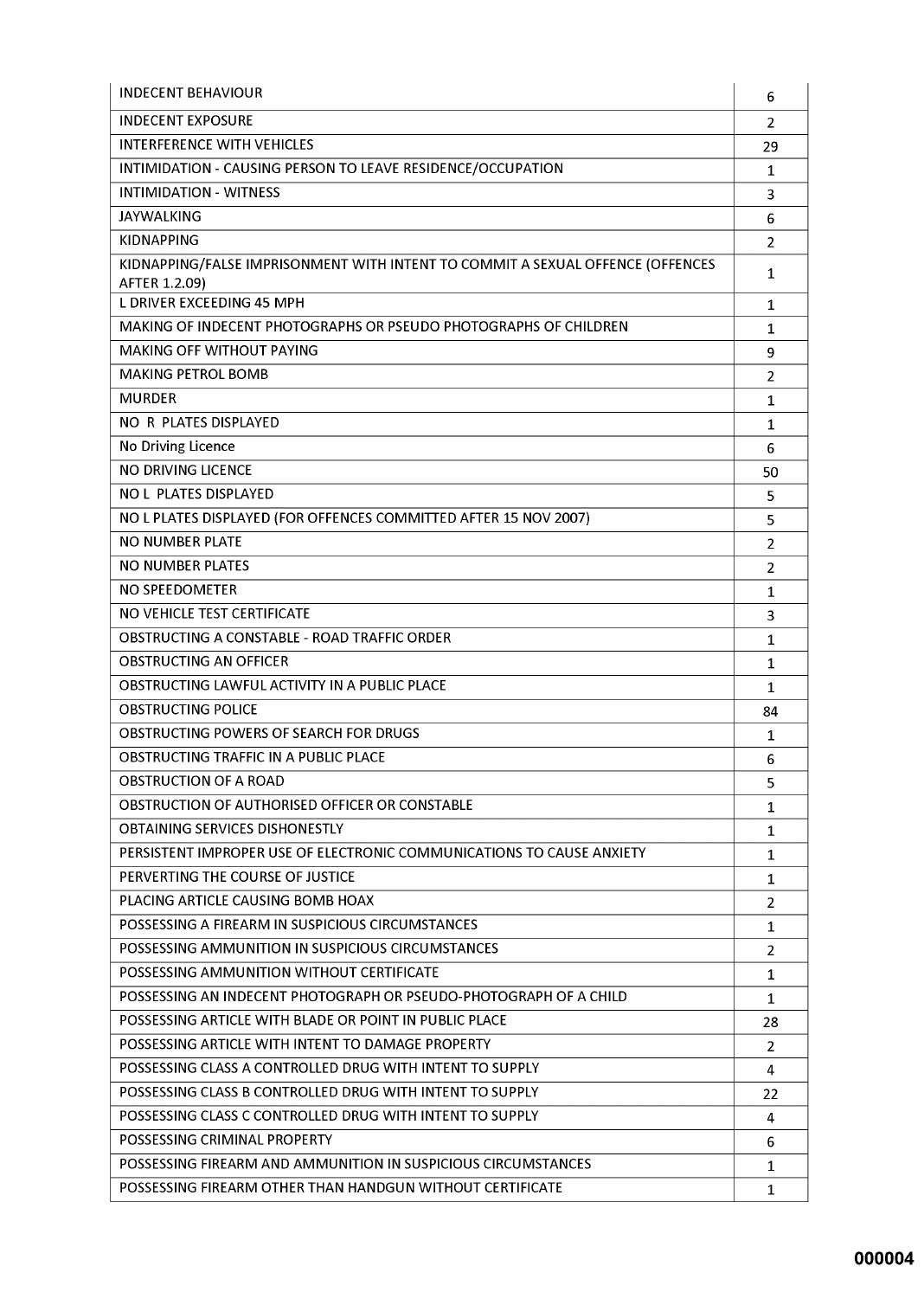| POSSESSING FIREWORKS WITHOUT A LICENCE                                                      | 1              |
|---------------------------------------------------------------------------------------------|----------------|
| POSSESSING ITEMS THAT BREACH A REGISTERED TRADEMARK                                         | $\overline{2}$ |
| POSSESSING OFFENSIVE WEAPON IN PUBLIC PLACE                                                 | 83             |
| POSSESSING OFFENSIVE WEAPON ON SCHOOL PREMISES                                              | 1              |
| POSSESSING PETROL BOMB IN SUSPICIOUS CIRCUMSTANCES                                          | 6              |
| POSSESSING PETROL BOMBS IN SUSPICIOUS CIRCUMSTANCES                                         | $\overline{2}$ |
| POSSESSION ETC OF ARTICLES FOR USE IN FRAUDS                                                | 3              |
| POSSESSION OF A BANGER FIREWORK                                                             | $\mathbf{1}$   |
| POSSESSION OF A CLASS A CONTROLLED DRUG                                                     | 24             |
| POSSESSION OF A CLASS B CONTROLLED DRUG                                                     | 108            |
| POSSESSION OF A CLASS C CONTROLLED DRUG                                                     | 29             |
| POSSESSION OF A FALSE IDENTITY DOCUMENT WITHOUT REASONABLE EXCUSE                           | $\mathbf{1}$   |
| POSSESSION OF FIREARM OR IMITATION FIREARM WITH INTENT TO CAUSE FEAR OF VIOLENCE            | 1              |
| POSSESSION OF FIREARM WITH INTENT TO CAUSE FEAR OF VIOLENCE                                 | $\overline{2}$ |
| POSSESSION OF FIREARM(S)OR AMMUNITION IN SUSPICIOUS CIRCUMSTANCES                           | $\mathbf{1}$   |
| POSSESSION OF OFFENSIVE WEAPON WITH INTENT TO COMMIT AN INDICTABLE OFFENCE                  | 71             |
| <b>RAPE</b>                                                                                 | 6              |
| RAPE (OFFENCES AFTER 01/02/09)                                                              | 35             |
| RAPE OF A CHILD UNDER 13 (OFFENCES AFTER 01/02/09)                                          | $\overline{2}$ |
| RECEIVING STOLEN GOODS                                                                      | $\overline{2}$ |
| <b>RESISTING POLICE</b>                                                                     | 231            |
| RIDER OF MOTOR CYCLE FAILING TO WEAR PROTECTIVE HEADGEAR                                    | 3              |
| <b>RIOT</b>                                                                                 | 37             |
| RIOTOUS BEHAVIOUR                                                                           | 30             |
| <b>ROBBERY</b>                                                                              | 25             |
| ROBBERY (FIREARM ETC USED)                                                                  | 3              |
| SENDING A MESSAGE BY PUBLIC TELECOMMUNICATION SYSTEM TO CAUSE ANNOYANCE,                    | 3              |
| <b>INCONVENIENCE OR ANXIETY</b>                                                             |                |
| SENDING ARTICLE CONVEYING INDECENT OR OFFENSIVE MESSAGE                                     | $\mathbf{1}$   |
| SENDING MENACING MESSAGES THROUGH A PUBLIC ELECTRONIC COMMUNICATIONS<br><b>NETWORK</b>      | $\mathbf 1$    |
| SEXUAL ACTIVITY BY NON-ADULT WITH A CHILD BETWEEN 13 AND 16 YEARS (OFFENCES AFTER<br>1.2.09 | 4              |
| SEXUAL ACTIVITY BY NON-ADULT WITH A CHILD UNDER 13 (OFFENCES AFTER 1.2.09)                  | $\mathbf 1$    |
| SEXUAL ASSAULT (OFFENCES AFTER 01/02/09)                                                    | 16             |
| SEXUAL ASSAULT BY PENETRATION                                                               | 10             |
| <b>SIMPLE DRUNK</b>                                                                         | 13             |
| SUPPLYING CLASS A CONTROLLED DRUG                                                           | $\overline{2}$ |
| SUPPLYING CLASS C CONTROLLED DRUG                                                           | $\mathbf{1}$   |
| TAKING A CYCLE WITHOUT AUTHORITY                                                            | 1              |
| TAKING A MOTOR VEHICLE WITHOUT AUTHORITY                                                    | 66             |
| TAKING CONVEYANCE WITHOUT AUTHORITY                                                         | 4              |
| TAKING PART IN AN UN-NOTIFIED PUBLIC PROCESSION                                             | $\mathbf{1}$   |
| TAKING PART IN AN UNLAWFUL PUBLIC PROCESSION                                                | 3              |
| TAKING PART IN UN-NOTIFIED PROTEST MEETING                                                  | $\mathbf{1}$   |
| <b>TAMPERING WITH MOTOR VEHICLE</b>                                                         | 12             |
| <b>THEFT</b>                                                                                | 512            |
| THEFT (BY EMPLOYEE)                                                                         | $\mathbf{1}$   |
|                                                                                             |                |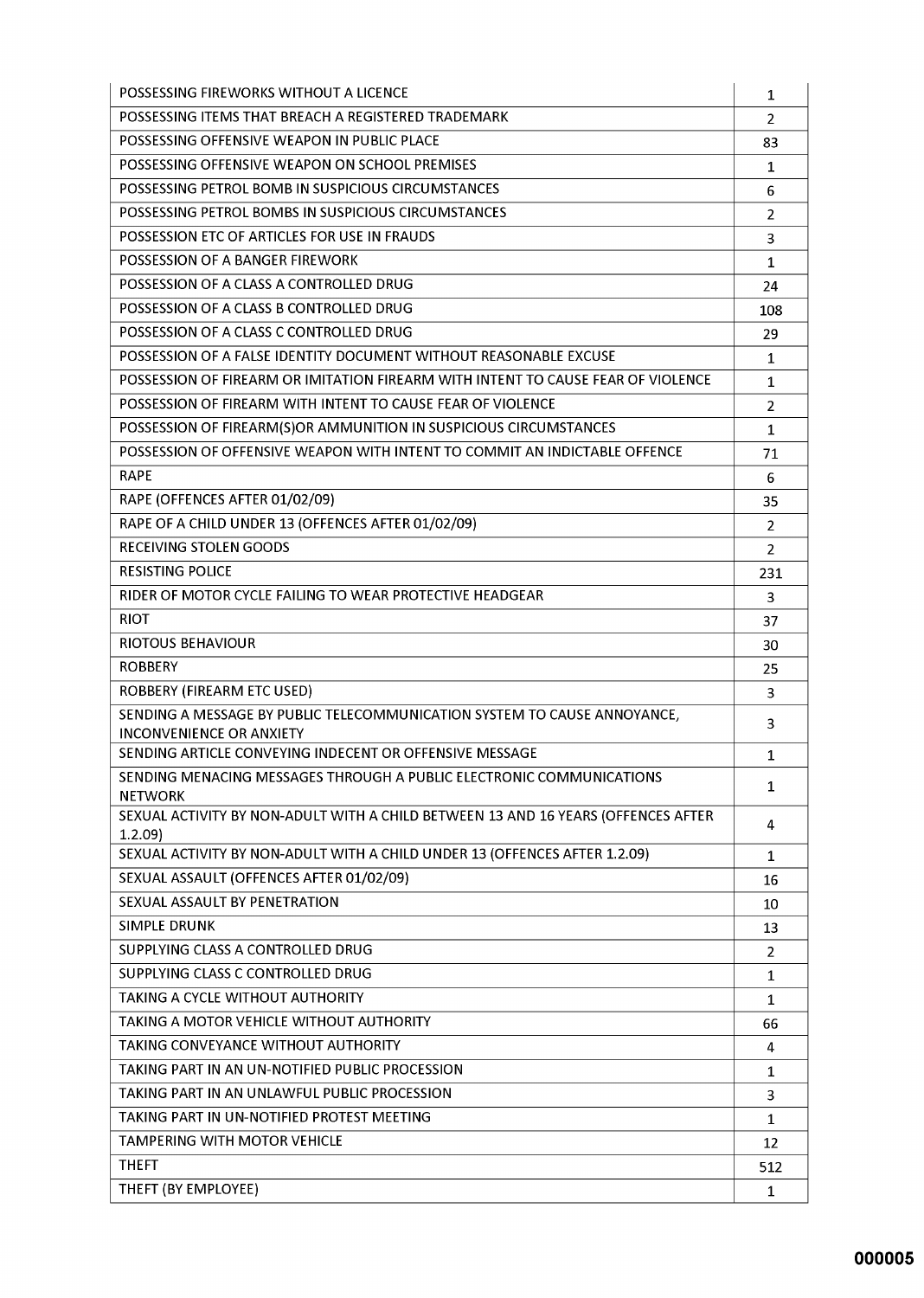| THEFT FROM DWELLING                                               | 2              |
|-------------------------------------------------------------------|----------------|
| THEFT FROM PERSON                                                 | $\overline{7}$ |
| <b>THEFT FROM VEHICLE</b>                                         | 53             |
| THEFT OF CYCLE                                                    | 5              |
| THEFT OF VEHICLE                                                  | 18             |
| THREATS TO DAMAGE PROPERTY                                        | 58             |
| THREATS TO DAMAGE PROPERTY AND SO ENDANGER LIFE                   | $\mathbf{1}$   |
| <b>THREATS TO KILL</b>                                            | 119            |
| THROWING PETROL BOMB                                              | $\mathcal{P}$  |
| UNACCOMPANIED L DRIVER (FOR OFFENCES COMMITTED AFTER 15 NOV 2007) | 10             |
| UNIAWFUL ASSEMBLY                                                 | $\overline{2}$ |
| USING A MOTOR VEHICLE WITHOUT INSURANCE                           | 101            |
| USING A VEHICLE IN A DANGEROUS CONDITION                          | 3              |
| USING FALSE INSTRUMENT WITH INTENT                                | $\overline{2}$ |
| USING THREATENING, ABUSIVE, INSULTING WORDS OR BEHAVIOUR          | $\mathbf{1}$   |
| USING VEHICLE WITHOUT VEHICLE EXCISE LICENCE                      | $\mathbf{1}$   |
| <b>VOYEURISM</b>                                                  | 4              |
| WASTING POLICE TIME BY FALSE REPORT OF PERSONS SAFETY             | $\mathbf{1}$   |
| WITHHOLDING INFORMATION CONCERNING ARRESTABLE OFFENCE             | 3              |
| WOUNDING WITH INTENT TO DO GRIEVOUS BODILY HARM                   | $\overline{2}$ |
| <b>WRONGFULLY ENTERING PREMISES</b>                               | 6              |
| <b>Totals</b>                                                     | 6410           |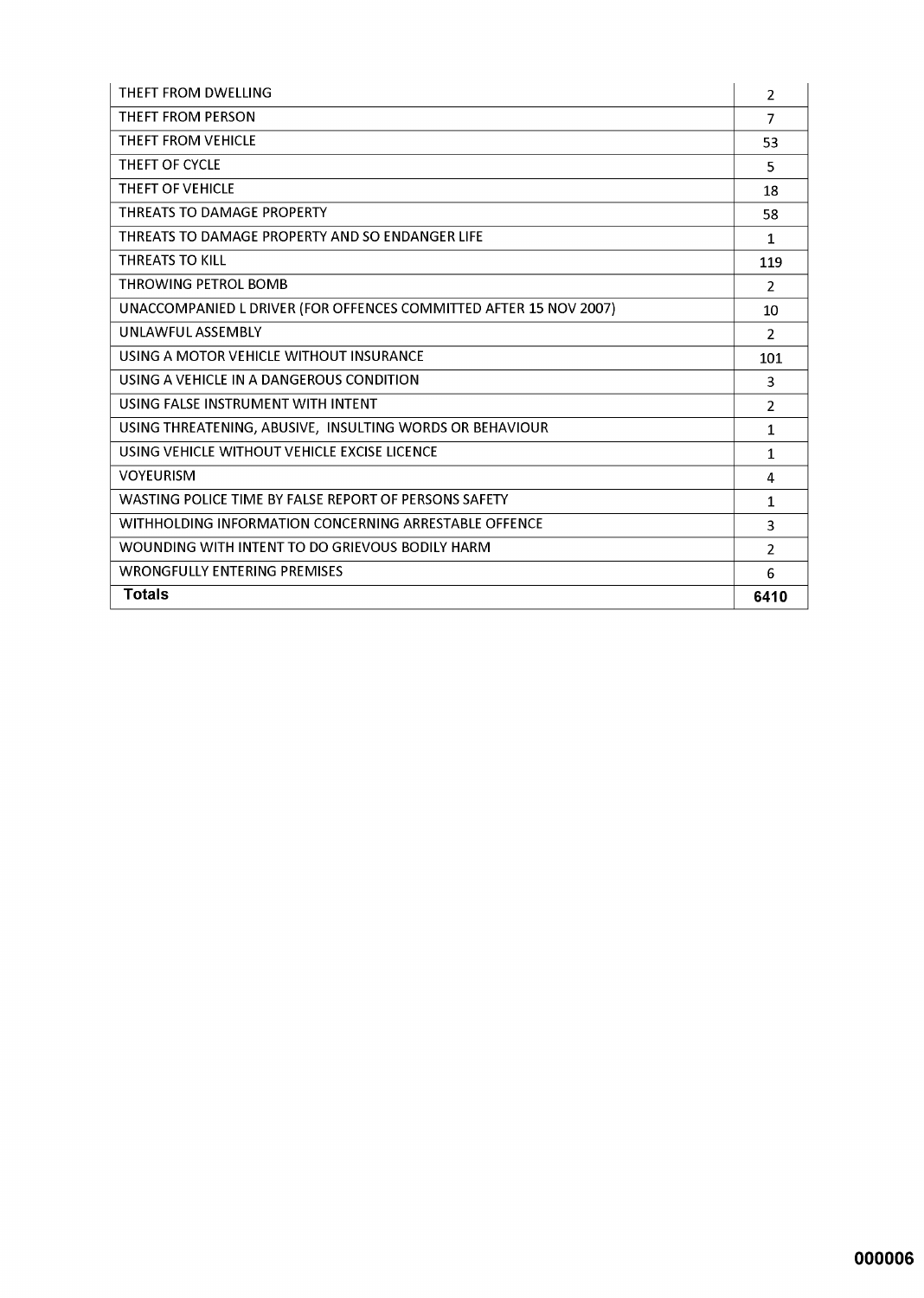| Offences under 18s arrested for (1 Jan - 31 Dec 2015                 | <b>Total</b>   |
|----------------------------------------------------------------------|----------------|
| ACTING AS A PEDLAR WITHOUT A CERTIFICATE                             | 1              |
| ADMINISTERING A SUBSTANCE WITH SEXUAL INTENT (OFFENCES AFTER 1.2.09) | $\mathbf{1}$   |
| <b>AFFRAY</b>                                                        | 11             |
| AGGRAVATED BURGLARY AND INFLICTING GRIEVOUS BODILY HARM              | 4              |
| AGGRAVATED BURGLARY AND STEALING                                     | 2              |
| AGGRAVATED BURGLARY WITH INTENT TO COMMIT GRIEVOUS BODILY HARM       | 6              |
| AGGRAVATED BURGLARY WITH INTENT TO STEAL                             | 3              |
| AGGRAVATED VEHICLE TAKING CAUSING DAMAGE TO ANOTHER VEHICLE          | 16             |
| AGGRAVATED VEHICLE TAKING CAUSING DAMAGE TO PROPERTY                 | 11             |
| AGGRAVATED VEHICLE TAKING CAUSING DAMAGE TO THE VEHICLE              | 55             |
| AGGRAVATED VEHICLE TAKING CAUSING INJURY                             | $\mathbf{1}$   |
| AGGRAVATED VEHICLE TAKING IN WHICH VEHICLE IS DRIVEN DANGEROUSLY     | 8              |
| AIDING AND ABETTING ATTEMPTED RAPE                                   | 1              |
| AIDING AND ABETTING THREATS TO KILL                                  | $\mathbf 1$    |
| ALLOWING SELF TO BE CARRIED                                          | 34             |
| ARRANGING OR FACILITATING COMMISSION OF A CHILD SEX OFFENCE          | 1              |
| ARSON                                                                | 36             |
| ARSON ENDANDERING LIFE                                               | $\overline{7}$ |
| ARSON ENDANGERING LIFE WITH INTENT                                   | 5              |
| ASSAULT OCCASIONING ACTUAL BODILY HARM                               | 157            |
| ASSAULT ON A POLICE DESIGNATED PERSON                                | 10             |
| <b>ASSAULT ON POLICE</b>                                             | 378            |
| ASSAULT WITH INTENT TO RESIST ARREST                                 | 1              |
| <b>ASSISTING OFFENDERS</b>                                           | 1              |
| ATTEMPT TO CHOKE WITH INTENT TO COMMIT INDICTABLE OFFENCE            | 3              |
| ATTEMPT TO TAKE CONVEYANCE                                           | 1              |
| ATTEMPT TO TAKE MOTOR VEHICLE WITHOUT OWNERS CONSENT                 | 5              |
| <b>ATTEMPTED ARSON</b>                                               | $\overline{2}$ |
| ATTEMPTED ASSAULT ON POLICE                                          | $\mathbf{1}$   |
| ATTEMPTED BURGLARY (DWELLING)                                        | 10             |
| ATTEMPTED BURGLARY (NON-DWELLING)                                    | 7              |
| ATTEMPTED BURGLARY WITH INTENT TO CAUSE UNLAWFUL DAMAGE              | 1              |
| ATTEMPTED BURGLARY WITH INTENT TO STEAL                              | 14             |
| ATTEMPTED COMMON ASSAULT ON ADULT                                    | $\overline{2}$ |
| ATTEMPTED CRIMINAL DAMAGE                                            | 103            |
| ATTEMPTED FRAUD BY FALSE REPRESENTATION                              | $\overline{2}$ |
| ATTEMPTED GRIEVOUS BODILY HARM WITH INTENT                           | 2              |
| ATTEMPTED HIJACKING                                                  | 5              |
| <b>ATTEMPTED MURDER</b>                                              | $\mathbf{1}$   |
| ATTEMPTED RAPE (OFFENCES AFTER 01/02/09)                             | $\mathbf 1$    |
| <b>ATTEMPTED ROBBERY</b>                                             | 12             |
| <b>ATTEMPTED THEFT</b>                                               | 33             |
| <b>ATTEMPTED THEFT FROM VEHICLE</b>                                  | 3              |
| ATTEMPTED THEFT OF CYCLE                                             | 5              |
| <b>ATTEMPTED THEFT OF VEHICLE</b>                                    | 9              |
|                                                                      |                |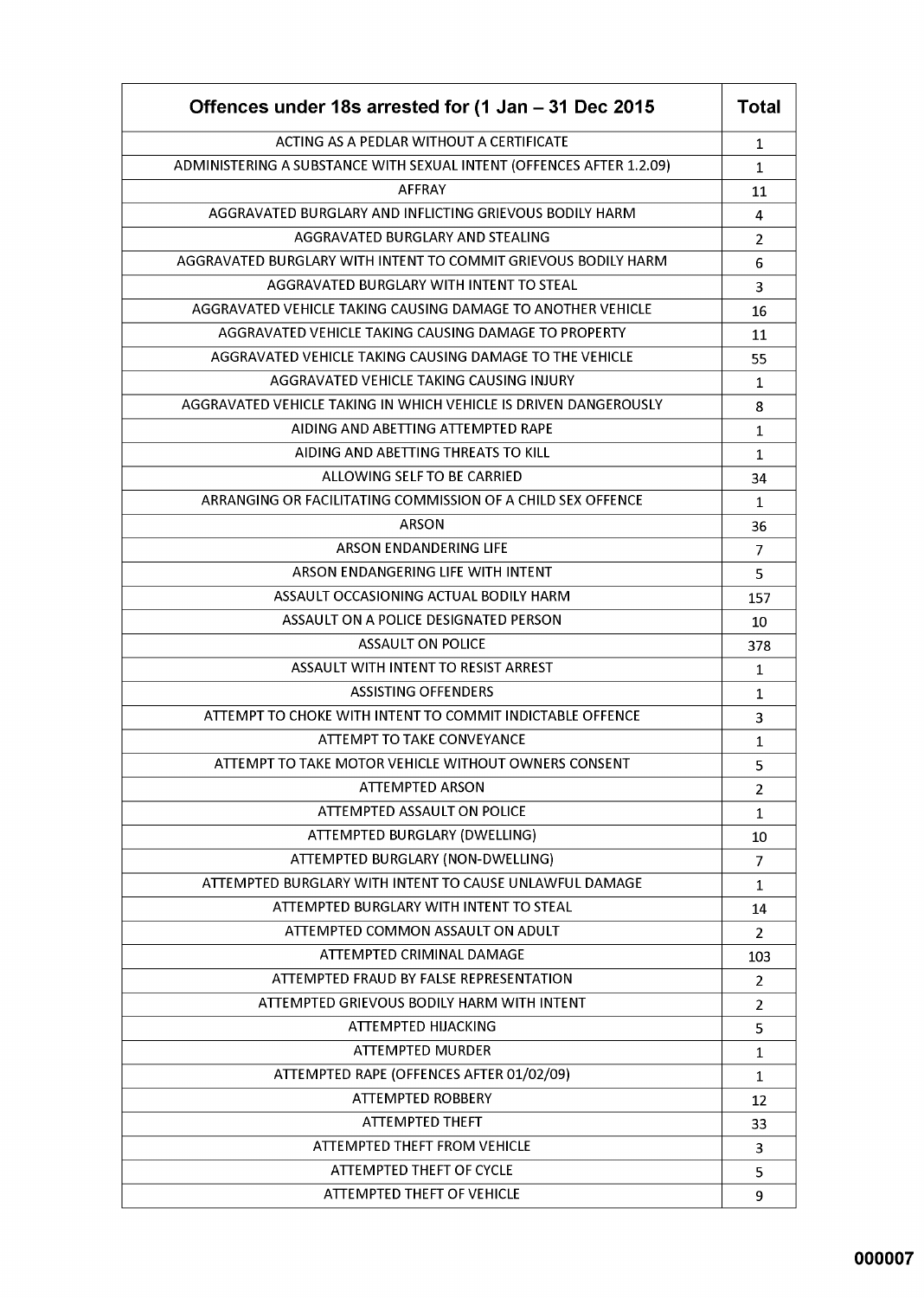| ATTEMPTING TO PERVERT THE COURSE OF JUSTICE                                                    | 1              |
|------------------------------------------------------------------------------------------------|----------------|
| <b>BEGGING</b>                                                                                 | 3              |
| BEHAVIOUR INTENDING OR LIKELY TO STIR UP HATRED                                                | $\mathbf{1}$   |
| BEHAVIOUR LIKELY TO CAUSE A BREACH OF THE PEACE                                                | 13             |
| BEHAVIOUR LIKELY TO CAUSE A BREACH OF THE PEACE IN LICENSED PREMISES                           | 1              |
| <b>BEING A MINOR ON LICENSED PREMISES</b>                                                      | 1              |
| BEING CONCERNED IN SUPPLY OF CLASS A CONTROLLED DRUG                                           | 3              |
| BEING CONCERNED IN SUPPLY OF CLASS B CONTROLLED DRUG                                           | 5              |
| BEING CONCERNED IN SUPPLY OF CLASS C CONTROLLED DRUG                                           | $\mathbf 1$    |
| BEING UNLAWFULLY AT LARGE WHILE UNDER SENTENCE                                                 | $\mathbf{1}$   |
| <b>BLACKMAIL</b>                                                                               | 4              |
| BREACH OF ANTI-SOCIAL BEHAVIOUR ORDER                                                          | 20             |
| <b>BREACH OF BAIL</b>                                                                          | 30             |
| <b>BREACH OF BAIL ART 6(3)</b>                                                                 | $\overline{2}$ |
| <b>BREACH OF NON-MOLESTATION ORDER</b>                                                         | 5              |
| <b>BREACH OF RESTRAINING ORDER</b>                                                             | $\mathbf{1}$   |
| <b>BURGLARY (DWELLING)</b>                                                                     | 215            |
| <b>BURGLARY (NON DWELLING)</b>                                                                 | 65             |
| BURGLARY AND ATTEMPTED THEFT - DWELLING                                                        | $\mathbf{1}$   |
| BURGLARY WITH INTENT TO CAUSE UNLAWFUL DAMAGE                                                  | 22             |
| BURGLARY WITH INTENT TO COMMIT GRIEVOUS BODILY HARM                                            | $\mathbf{1}$   |
| <b>BURGLARY WITH INTENT TO STEAL</b>                                                           | 72             |
| CARRYING AN IMITATION FIREARM IN A PUBLIC PLACE                                                | $\mathbf{1}$   |
| CAUSING A BREACH OF THE PEACE - HARM TO PERSON (COMMON LAW)                                    | 1              |
| CAUSING A BREACH OF THE PEACE - HARM TO PROPERTY (COMMON LAW)                                  | 9              |
| CAUSING DANGEROUS ARTICLE TO BE ON A ROAD                                                      | 3              |
| CAUSING DEATH BY DANGEROUS DRIVING                                                             | $\overline{2}$ |
| CAUSING DEATH OR GRIEVOUS BODILY INJURY - UNLICENCED DRIVER                                    | $\mathbf{1}$   |
| CAUSING DEATH OR GRIEVOUS BODILY INJURY BY DRIVING: UNINSURED DRIVER                           | $\mathbf{1}$   |
| CAUSING GRIEVOUS BODILY INJURY BY DANGEROUS DRIVING                                            | 5              |
| CAUSING OR INCITING A CHILD UNDER 13 TO ENGAGE IN SEXUAL ACTIVITY (OFFENCES<br>AFTER 01/02/09) | 2              |
| CAUSING UNNECESSARY SUFFERING TO ANIMALS (offences post July 2011)                             | 1              |
| CHILD ABDUCTION (BY OTHER PERSON)                                                              | $\overline{2}$ |
| COMMITING AN OFFENCE WITH INTENT TO COMMIT A SEXUAL OFFENCE (OFFENCES AFTER<br>1.2.09          | 1              |
| <b>COMMON ASSAULT</b>                                                                          | 668            |
| <b>COMMON ASSAULT (INDICTABLE)</b>                                                             | 21             |
| <b>CONSPIRACY TO ROB</b>                                                                       | 1              |
| CONSUMING INTOXICATING LIQUOR WHILE A MINOR                                                    | 9              |
| <b>CONVERTING CRIMINAL PROPERTY</b>                                                            | 3              |
| <b>CRIMINAL DAMAGE</b>                                                                         | 861            |
| <b>CULTIVATING CANNABIS</b>                                                                    | 1              |
| <b>DANGEROUS DRIVING</b>                                                                       | 61             |
| <b>DEFECTIVE LIGHT</b>                                                                         | 1              |
| <b>DEFECTIVE TYRE</b>                                                                          | $\overline{2}$ |
| DETAINED ON BENCH WARRANT                                                                      | 44             |
| DETAINED ON BREACH OF BAIL CONDITIONS                                                          | 446            |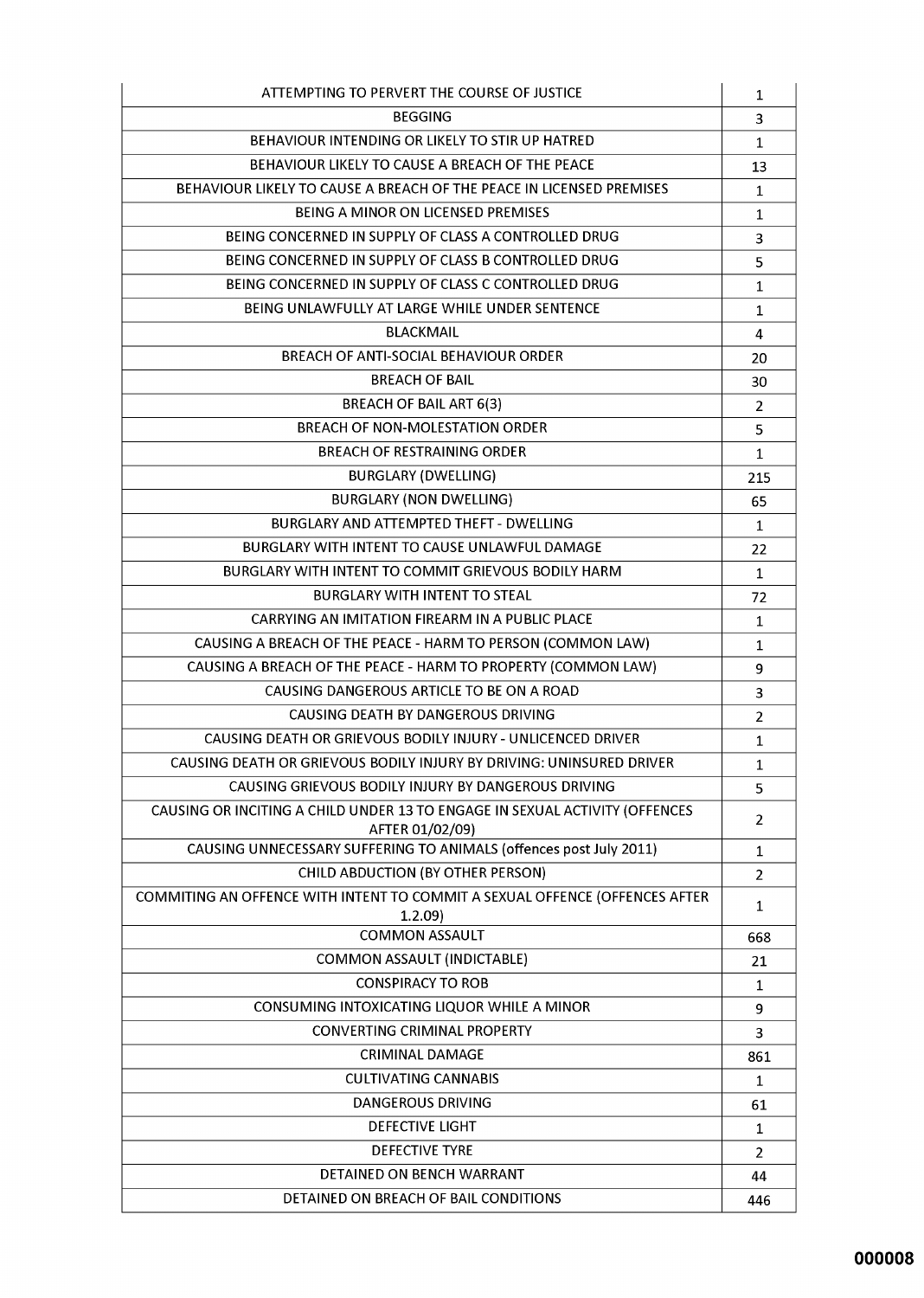| DETAINED ON IMMIGRATION AUTHORITY                                               | 1              |
|---------------------------------------------------------------------------------|----------------|
| DETAINED ON INTERNATIONAL ARREST WARRANT                                        | 1              |
| DETAINED ON PROBATION WARRANT                                                   | 6              |
| DETAINED UNDER MENTAL HEALTH ORDER                                              | 1              |
| <b>DISHONESTLY USING ELECTRICITY</b>                                            | $\mathbf{1}$   |
| <b>DISORDERLY BEHAVIOUR</b>                                                     | 401            |
| DISORDERLY BEHAVIOUR ON LICENSED PREMISES                                       | 2              |
| DISTRIBUTING INDECENT PHOTOGRAPHS OR PSEUDO PHOTOGRAPHS OF CHILDREN (FROM       | 6              |
| 1.2.09 CHILD IS < 18 YRS)                                                       |                |
| DOING A PROVOCATIVE ACT                                                         | 3              |
| DOING AN ACT TENDING AND INTENDED TO PERVERT THE COURSE OF PUBLIC JUSTICE       | $\mathbf{1}$   |
| DRIVING WHEN UNFIT THROUGH DRINK OR DRUG                                        | 21             |
| DRIVING WHILE DISQUALIFIED (OFFENCES ON OR AFTER 16 JULY 2008)                  | 13             |
| DRIVING WHILE DISQUALIFIED BY REASON OF AGE (OFFENCES ON OR AFTER 16 JULY 2008) | 29             |
| DRIVING WITH EXCESS ALCOHOL IN BLOOD                                            | $\mathbf{1}$   |
| DRIVING WITH EXCESS ALCOHOL IN BREATH                                           | 23             |
| DRIVING WITHOUT DUE CARE AND ATTENTION                                          | 9              |
| <b>ESCAPE FROM LAWFUL CUSTODY</b>                                               | 3              |
| <b>EXCESS SPEED</b>                                                             | $\overline{2}$ |
| Fail to Correctly Affix & amp; Display Ext Plates                               | 1              |
| FAILING TO ANSWER TO BAIL AS SOON AS REASONABLY PRACTICABLE                     | 1              |
| FAILING TO GIVE PERMISSION FOR LABORATORY TEST OF SPECIMEN OF BLOOD             | 1              |
| <b>FAILING TO PRODUCE DRIVING LICENCE</b>                                       | $\mathbf 1$    |
| <b>FAILING TO PRODUCE INSURANCE</b>                                             | $\mathbf{1}$   |
| <b>FAILING TO PROVIDE SPECIMEN WHEN DRIVING UNFIT</b>                           | 3              |
| FAILING TO PROVIDE SPECIMEN WHEN IN CHARGE WITH EXCESS ALCOHOL                  | 1              |
| <b>FAILING TO REMAIN WHERE ACCIDENT OCCURRED CAUSING DAMAGE</b>                 | 35             |
| <b>FAILING TO REMAIN WHERE ACCIDENT OCCURRED CAUSING DAMAGE AND INJURY</b>      | 2              |
| FAILING TO REMAIN WHERE ACCIDENT OCCURRED CAUSING INJURY                        | 3              |
| FAILING TO REPORT AN ACCIDENT WHEREBY INJURY WAS CAUSED                         | 3              |
| <b>FAILING TO REPORT WHERE ACCIDENT OCCURRED CAUSING DAMAGE</b>                 | 32             |
| <b>FAILING TO REPORT WHERE ACCIDENT OCCURRED CAUSING DAMAGE AND INJURY</b>      | 1              |
| <b>FAILING TO STOP FOR POLICE</b>                                               | 16             |
| FAILING TO STOP WHERE ACCIDENT OCCCURRED CAUSING INJURY                         | 2              |
| FAILING TO STOP WHERE ACCIDENT OCCURRED CAUSING DAMAGE                          | 30             |
| <b>FAILING TO STOP WHERE ACCIDENT OCCURRED CAUSING DAMAGE AND INJURY</b>        | 2              |
| <b>FALSE IMPRISONMENT</b>                                                       | 15             |
| FOUND ON PREMISES FOR UNLAWFUL PURPOSE                                          | 1              |
| <b>FRAUD BY FALSE REPRESENTATION</b>                                            | 24             |
| <b>FRAUDULENT EVASION OF CUSTOMS PROHIBITION ON IMPORTATION OF GOODS</b>        | 1              |
| <b>GOING EQUIPPED FOR BURGLARY</b>                                              | 15             |
| <b>GOING EQUIPPED FOR THEFT</b>                                                 | 55             |
| <b>GRIEVOUS BODILY HARM</b>                                                     | 22             |
| <b>GRIEVOUS BODILY HARM WITH INTENT</b>                                         | 30             |
| <b>HANDLING STOLEN GOODS</b>                                                    | 72             |
| HARASSMENT                                                                      | 16             |
| <b>IMPROPER USE OF ELECTRONIC COMMUNICATIONS TO CAUSE ANXIETY</b>               | 3              |
|                                                                                 |                |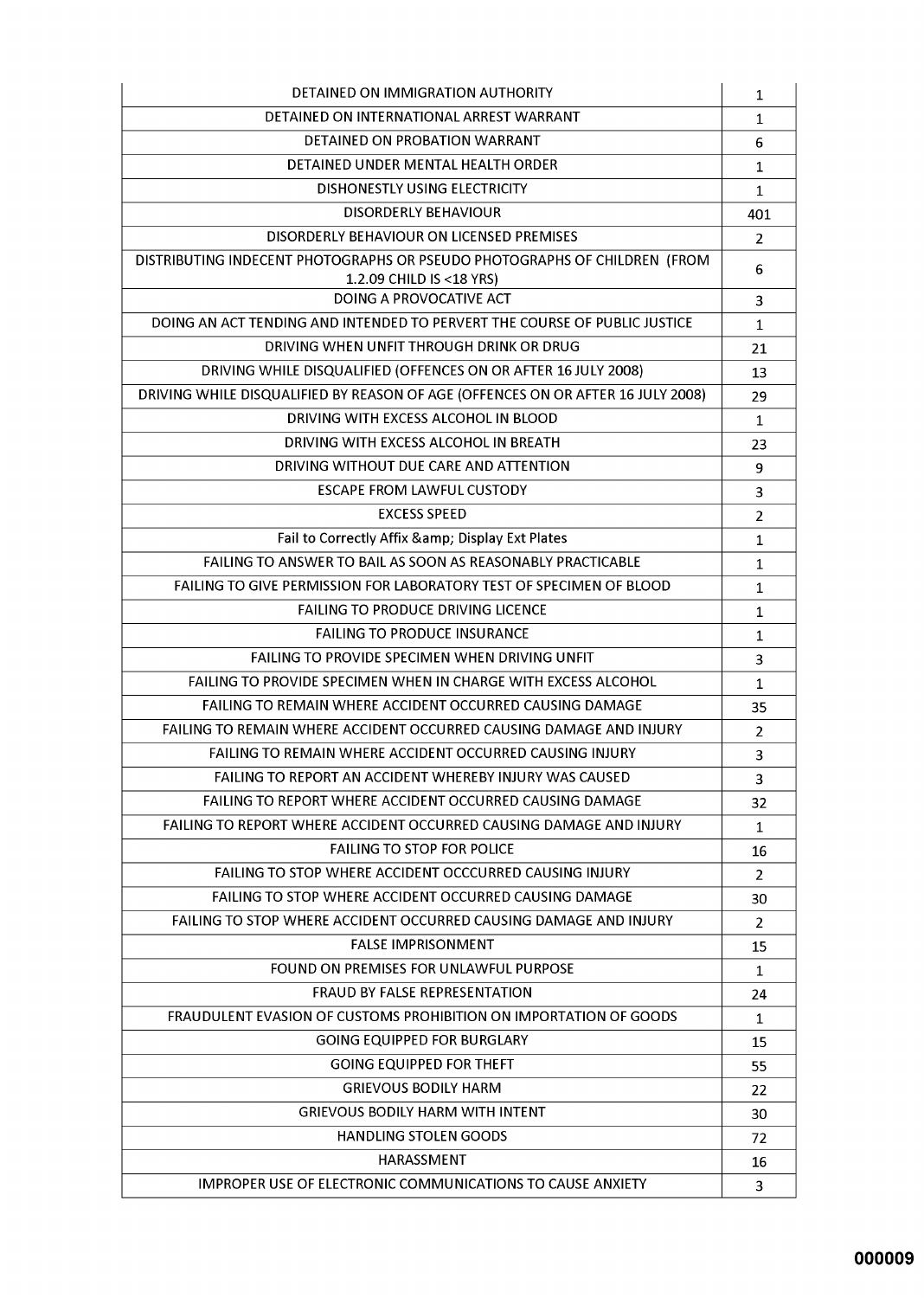| <b>IMPROPER USE OF PUBLIC ELECTRONIC COMMUNICATIONS NETWORK</b>                                                                                     | 1              |
|-----------------------------------------------------------------------------------------------------------------------------------------------------|----------------|
| IN CHARGE WHEN UNFIT THROUGH DRINK OR DRUGS                                                                                                         | $\mathbf 1$    |
| <b>INCITEMENT TO HATRED</b>                                                                                                                         | $\mathbf{1}$   |
| <b>INDECENT BEHAVIOUR</b>                                                                                                                           | 12             |
| <b>INDECENT EXPOSURE</b>                                                                                                                            | 10             |
| INTENTIONALLY ENCOURAGING OR ASSISTING RAPE (OFFENCES AFTER 01/02/09)                                                                               | 1              |
| INTENTIONALLY ENCOURAGING OR ASSISTING THE DISTRIBUTION OF INDECENT<br>PHOTOGRAPHS OR PSEUDO PHOTOGRAPHS OF CHILDREN (FROM 1.2.09 CHILD IS <18 YRS) | 1              |
| INTENTIONALLY ENCOURAGING OR ASSISTING THE MAKING OF INDECENT PHOTOGRAPHS<br>OR PSEUDO PHOTOGRAPHS OF CHILDREN                                      | 1              |
| <b>INTERCOURSE WITH AN ANIMAL</b>                                                                                                                   | 1              |
| <b>INTERFERENCE WITH VEHICLES</b>                                                                                                                   | 50             |
| INTERFERING WITH A MOTOR VEHICLE CAUSING DANGER                                                                                                     | 1              |
| <b>INTIMIDATING A WITNESS</b>                                                                                                                       | 1              |
| <b>INTIMIDATION - WITNESS</b>                                                                                                                       | $\mathbf{1}$   |
| <b>JAYWALKING</b>                                                                                                                                   | 2              |
| <b>KIDNAPPING</b>                                                                                                                                   | 3              |
| MAKING OF INDECENT PHOTOGRAPHS OR PSEUDO PHOTOGRAPHS OF CHILDREN                                                                                    | 3              |
| <b>MAKING OFF WITHOUT PAYING</b>                                                                                                                    | 10             |
| <b>MURDER</b>                                                                                                                                       | $\overline{2}$ |
| No Driving Licence                                                                                                                                  | 7              |
| NO DRIVING LICENCE                                                                                                                                  | 70             |
| <b>NO HORN</b>                                                                                                                                      | 1              |
| <b>NO L PLATES DISPLAYED</b>                                                                                                                        | 10             |
| NO L PLATES DISPLAYED (FOR OFFENCES COMMITTED AFTER 15 NOV 2007)                                                                                    | 5              |
| <b>NO LIGHTS FITTED</b>                                                                                                                             | $\mathbf{1}$   |
| NO VEHICLE IDENTIFICATION NUMBER                                                                                                                    | $\mathbf{1}$   |
| NO VEHICLE TEST CERTIFICATE                                                                                                                         | 4              |
| NON-ADULT CAUSING A CHILD BETWEEN 13 AND 16 TO WATCH A SEXUAL ACT (OFFENCES<br>AFTER 1.2.09)                                                        | 5              |
| NON-ADULT CAUSING OR INCITING CHILD BETWEEN 13 AND 16 TO ENGAGE IN SEXUAL                                                                           | 2              |
| <b>ACTIVITY (OFFENCES AFTER 1.2.09)</b><br>NON-ADULT ENGAGING IN SEXUAL ACTIVITY IN PRESENCE OF A CHILD BETWEEN 13 AND 16                           | 4              |
| (OFFENCES AFTER 1.2.09)<br>NON-ADULT ENGAGING IN SEXUAL ACTIVITY IN PRESENCE OF A CHILD UNDER 13 (OFFENCES                                          | $\mathbf{1}$   |
| AFTER 1.2.09)<br>OBSTRUCTING A CONSTABLE - ROAD TRAFFIC ORDER                                                                                       |                |
| <b>OBSTRUCTING POLICE</b>                                                                                                                           | 1              |
| <b>OBTAINING PROPERTY BY DECEPTION</b>                                                                                                              | 77             |
| OBTAINING SERVICES DISHONESTLY                                                                                                                      | 1              |
| PAYING FOR SEXUAL SERVICES OF A CHILD                                                                                                               | $\overline{2}$ |
| PERMITTING USING A MOTOR VEHICLE WITHOUT INSURANCE                                                                                                  | $\mathbf 1$    |
| PERVERTING THE COURSE OF JUSTICE                                                                                                                    | 1              |
| POSS OF INDECENT/PSEUDO PHOTOGRAPH(S) WITH A VIEW TO DISTRIBUTION                                                                                   | $\overline{2}$ |
| POSSESS OF FIREARM WITH INTENT                                                                                                                      | 1              |
| POSSESSING A MEDICINAL PRODUCT WITHOUT PRESCRIPTION                                                                                                 | 1              |
| POSSESSING AMMUNITION IN SUSPICIOUS CIRCUMSTANCES                                                                                                   | 4              |
|                                                                                                                                                     | $\mathbf 1$    |
| POSSESSING AN INDECENT PHOTOGRAPH OR PSEUDO-PHOTOGRAPH OF A CHILD                                                                                   | 8              |
| POSSESSING ARTICLE WITH BLADE OR POINT IN PUBLIC PLACE                                                                                              | 27             |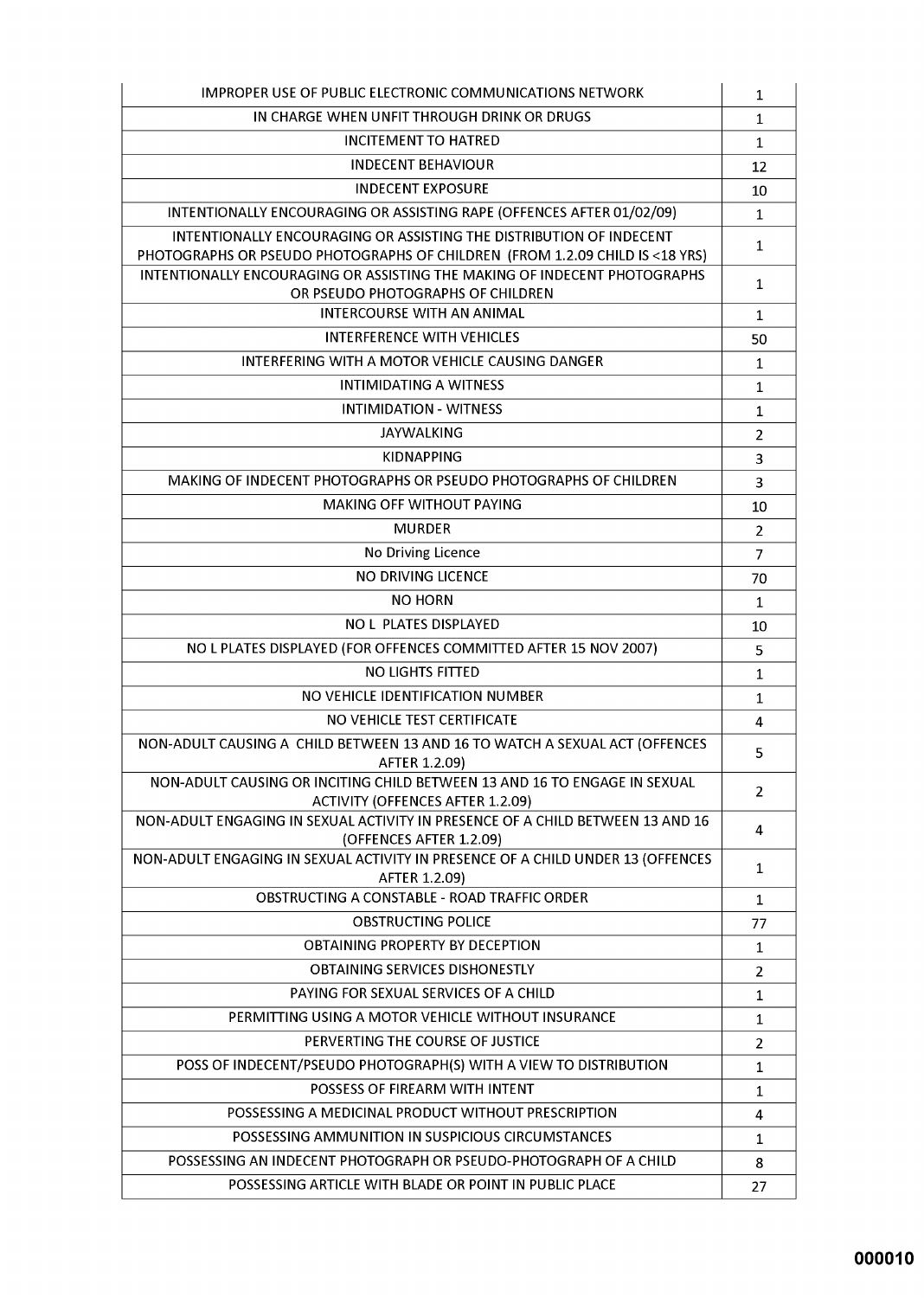| POSSESSING ARTICLE WITH INTENT TO DAMAGE PROPERTY                                                                  | $\overline{2}$ |
|--------------------------------------------------------------------------------------------------------------------|----------------|
| POSSESSING CLASS A CONTROLLED DRUG WITH INTENT TO SUPPLY                                                           | 10             |
| POSSESSING CLASS B CONTROLLED DRUG WITH INTENT TO SUPPLY                                                           | 32             |
| POSSESSING CLASS C CONTROLLED DRUG WITH INTENT TO SUPPLY                                                           | 14             |
| POSSESSING CONTROLLED DRUG                                                                                         | 4              |
| POSSESSING CONTROLLED DRUG WITH INTENT TO SUPPLY                                                                   | $\mathbf{1}$   |
| POSSESSING COUNTERFEIT CURRENCY                                                                                    | 5              |
| POSSESSING COUNTERFEIT CURRENCY W/I TO USE                                                                         | $\mathbf 1$    |
| POSSESSING CRIMINAL PROPERTY                                                                                       | $\overline{2}$ |
| POSSESSING FIREARM IN SUSPICIOUS CIRCUMSTANCES                                                                     | 1              |
| POSSESSING FIREWORKS WITHOUT A LICENCE                                                                             | 5              |
| POSSESSING MEDICINAL PRODUCT WITH INTENT TO SUPPLY OTHERWISE THAN IN                                               |                |
| ACCORDANCE WITH A PRESCRIPTION                                                                                     | $\mathbf 1$    |
| POSSESSING OFFENSIVE WEAPON IN PUBLIC PLACE                                                                        | 118            |
| POSSESSING OFFENSIVE WEAPON ON SCHOOL PREMISES                                                                     | 5              |
| POSSESSING PETROL BOMB IN SUSPICIOUS CIRCUMSTANCES                                                                 | 4              |
| POSSESSION ETC OF ARTICLES FOR USE IN FRAUDS                                                                       | $\overline{7}$ |
| POSSESSION OF A BANGER FIREWORK                                                                                    | $\mathbf{1}$   |
| POSSESSION OF A CLASS A CONTROLLED DRUG                                                                            | 45             |
| POSSESSION OF A CLASS B CONTROLLED DRUG                                                                            | 141            |
| POSSESSION OF A CLASS C CONTROLLED DRUG                                                                            | 61             |
| POSSESSION OF A PROHIBITED FIREWORK                                                                                | 1              |
| POSSESSION OF FALSE IDENTITY DOCUMENT (Repealed 21.1.11)                                                           | 1              |
| POSSESSION OF FIREARM WITH INTENT TO CAUSE FEAR OF VIOLENCE                                                        | 3              |
| POSSESSION OF FIREARM(S)OR AMMUNITION IN SUSPICIOUS CIRCUMSTANCES                                                  | $\mathbf 1$    |
| POSSESSION OF FIREWORKS WITHOUT A LICENCE                                                                          | 1              |
| POSSESSION OF OFFENSIVE WEAPON WITH INTENT TO COMMIT AN INDICTABLE OFFENCE                                         | 75             |
| PRODUCING CLASS B CONTROLLED DRUG                                                                                  | 3              |
| PRODUCING CLASS C CONTROLLED DRUG                                                                                  | $\mathbf{1}$   |
| <b>RAPE</b>                                                                                                        | 1              |
| RAPE (OFFENCES AFTER 01/02/09)                                                                                     | 19             |
| RAPE OF A CHILD UNDER 13 (OFFENCES AFTER 01/02/09)                                                                 | 18             |
| <b>RECEIVING STOLEN GOODS</b>                                                                                      | 3              |
| <b>RESISTING POLICE</b>                                                                                            | 214            |
| RIDER OF MOTOR CYCLE FAILING TO WEAR PROTECTIVE HEADGEAR                                                           | 8              |
| <b>RIOT</b>                                                                                                        | 12             |
| <b>RIOTOUS BEHAVIOUR</b>                                                                                           | 51             |
| <b>ROBBERY</b>                                                                                                     | 57             |
| SENDING ARTICLE OF INDECENT OR OFFENSIVE NATURE                                                                    | 1              |
| SENDING MENACING MESSAGES THROUGH A PUBLIC ELECTRONIC COMMUNICATIONS                                               |                |
| <b>NETWORK</b>                                                                                                     | 2              |
| SEXUAL ACTIVITY BY NON-ADULT WITH A CHILD BETWEEN 13 AND 16 YEARS (OFFENCES<br>AFTER 1.2.09)                       | 5              |
| SEXUAL ACTIVITY BY NON-ADULT WITH A CHILD UNDER 13 (OFFENCES AFTER 1.2.09)                                         | 2              |
| SEXUAL ACTIVITY INVOLVING PENETRATION BY NON-ADULT WITH A CHILD BETWEEN 13<br>AND 16 YEARS (OFFENCES AFTER 1.2.09) | 1              |
| SEXUAL ACTIVITY INVOLVING PENETRATION BY NON-ADULT WITH A CHILD UNDER 13 YEARS<br>(OFFENCES AFTER 1.2.09)          | 1              |
| SEXUAL ASSAULT (OFFENCES AFTER 01/02/09)                                                                           | 17             |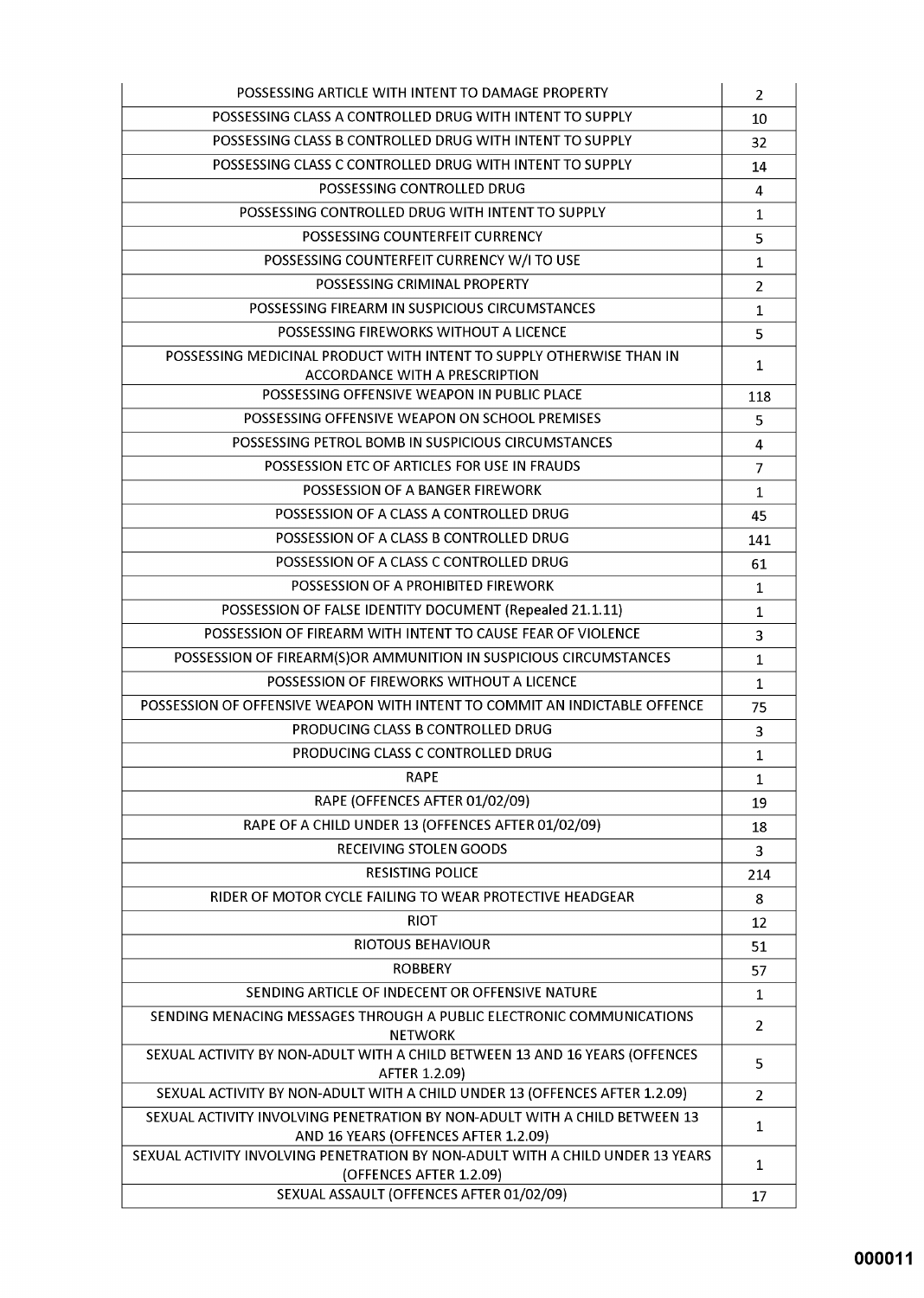| SEXUAL ASSAULT BY PENETRATION                                                                      | 6              |
|----------------------------------------------------------------------------------------------------|----------------|
| SEXUAL ASSAULT OF CHILD UNDER 13 (OFFENCES AFTER 1.2.09)                                           | 3              |
| <b>SIMPLE DRUNK</b>                                                                                | 8              |
| SUPPLYING CLASS B CONTROLLED DRUG                                                                  | $\overline{2}$ |
| SUPPLYING CLASS C CONTROLLED DRUG                                                                  | $\overline{2}$ |
| TAKING A CYCLE WITHOUT AUTHORITY                                                                   | $\overline{2}$ |
| TAKING A MOTOR VEHICLE WITHOUT AUTHORITY                                                           | 55             |
| TAKING CONVEYANCE WITHOUT AUTHORITY                                                                | 5              |
| TAKING, PERMITTING TO BE TAKEN OR MAKING AN INDECENT PHOTOGRAPH OR PSEUDO<br>PHOTOGRAPH OF A CHILD | 2              |
| TAMPERING WITH MOTOR VEHICLE                                                                       | 13             |
| <b>TATTOOING A MINOR</b>                                                                           | $\mathbf 1$    |
| TENDERING COUNTERFEIT CURRENCY                                                                     | $\overline{7}$ |
| <b>THEFT</b>                                                                                       | 433            |
| THEFT FROM DWELLING                                                                                | 3              |
| THEFT FROM PERSON                                                                                  | 7              |
| THEFT FROM VEHICLE                                                                                 | 47             |
| THEFT OF CYCLE                                                                                     | 6              |
| THEFT OF VEHICLE                                                                                   | 17             |
| <b>THREATS TO DAMAGE PROPERTY</b>                                                                  | 57             |
| THREATS TO DAMAGE PROPERTY AND SO ENDANGER LIFE                                                    | 4              |
| <b>THREATS TO KILL</b>                                                                             | 118            |
| <b>THROWING FIREWORK</b>                                                                           | $\mathbf{1}$   |
| THROWING PETROL BOMB                                                                               | $\overline{2}$ |
| UNACCOMPANIED L DRIVER (FOR OFFENCES COMMITTED AFTER 15 NOV 2007)                                  | 15             |
| USING A MOTOR VEHICLE WITHOUT INSURANCE                                                            | 122            |
| USING A VEHICLE IN A DANGEROUS CONDITION                                                           | $\overline{2}$ |
| <b>VOYEURISM</b>                                                                                   | 1              |
| VOYEURISM (RECORDING) POST FEB 2009                                                                | $\mathbf{1}$   |
| WASTING POLICE TIME BY FALSE REPORT CONCERNING OFFENCE                                             | 1              |
| <b>WOUNDING</b>                                                                                    | 1              |
| WOUNDING WITH INTENT TO DO GRIEVOUS BODILY HARM                                                    | 4              |
| <b>Totals</b>                                                                                      | 6747           |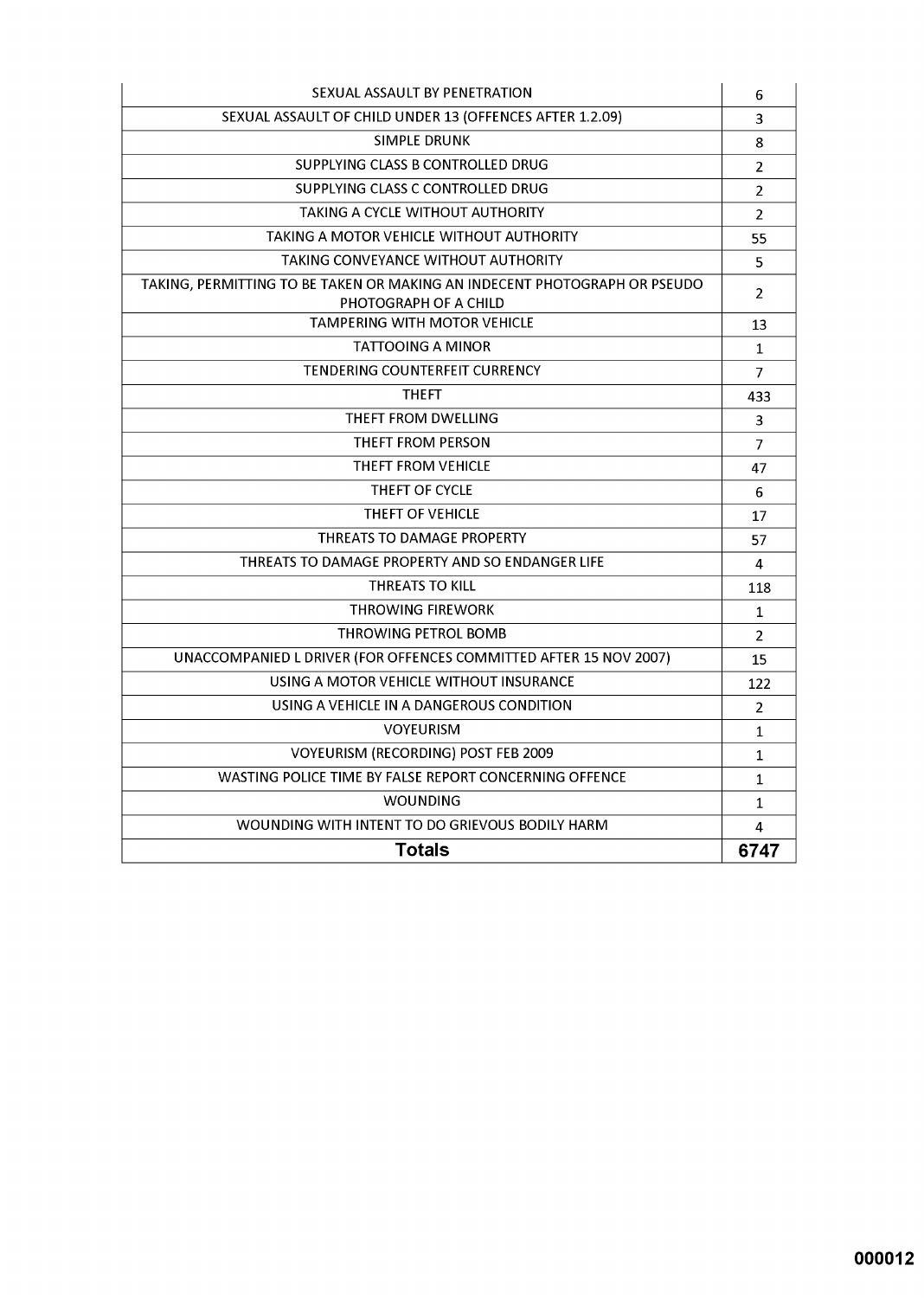| Offences under 18s arrested for (1 Jan - 18 Sept 2015                  | <b>Total</b>   |
|------------------------------------------------------------------------|----------------|
| ADMINISTERING A SUBSTANCE WITH SEXUAL INTENT (OFFENCES AFTER 1.2.09)   | 3              |
| <b>AFFRAY</b>                                                          | 3              |
| AGGRAVATED BURGLARY AND STEALING                                       | 5              |
| AGGRAVATED BURGLARY WITH INTENT TO COMMIT GRIEVOUS BODILY HARM         | 1              |
| AGGRAVATED BURGLARY WITH INTENT TO COMMIT UNLAWFUL DAMAGE              | 2              |
| AGGRAVATED BURGLARY WITH INTENT TO STEAL                               | 1              |
| AGGRAVATED VEHICLE TAKING CAUSING DAMAGE TO ANOTHER VEHICLE            | 14             |
| AGGRAVATED VEHICLE TAKING CAUSING DAMAGE TO PROPERTY                   | 7              |
| AGGRAVATED VEHICLE TAKING CAUSING DAMAGE TO THE VEHICLE                | 29             |
| AGGRAVATED VEHICLE TAKING CAUSING INJURY                               | 4              |
| AGGRAVATED VEHICLE TAKING IN WHICH VEHICLE IS DRIVEN DANGEROUSLY       | 15             |
| AID AND ABET RIDER ON MOTOR CYCLE FAILING TO WEAR PROTECTIVE HEADGEAR  | 1              |
| AIDING AND ABETTING POSSESSING PETROL BOMB IN SUSPICIOUS CIRCUMSTANCES | 1              |
| AIDING AND ABETTING THEFT                                              | 1              |
| AIDING AND ABETTING THROWING PETROL BOMB                               | 1              |
| ALLOWING SELF TO BE CARRIED                                            | 14             |
| ALLOWING SELF TO BE CARRIED ON CONVEYANCE TAKEN WITHOUT AUTHORITY      | 2              |
| <b>ARSON</b>                                                           | 12             |
| <b>ARSON ENDANDERING LIFE</b>                                          | 8              |
| ARSON ENDANGERING LIFE WITH INTENT                                     | 4              |
| ASSAULT OCCASIONING ACTUAL BODILY HARM                                 | 83             |
| ASSAULT ON A POLICE DESIGNATED PERSON                                  | $\overline{7}$ |
| <b>ASSAULT ON POLICE</b>                                               | 288            |
| ATTEMPT TO COMMIT GRIEVOUS BODILY HARM                                 | 4              |
| <b>ATTEMPT TO TAKE CONVEYANCE</b>                                      | 1              |
| ATTEMPT TO TAKE MOTOR VEHICLE WITHOUT OWNERS CONSENT                   | $\overline{7}$ |
| ATTEMPTED AGGRAVATED BURGLARY WITH INTENT TO COMMIT GBH                | $\mathbf{1}$   |
| <b>ATTEMPTED ARSON</b>                                                 | 3              |
| ATTEMPTED ARSON ENDANGERING LIFE                                       | 3              |
| ATTEMPTED BURGLARY (DWELLING)                                          | 16             |
| ATTEMPTED BURGLARY (NON-DWELLING)                                      | 2              |
| ATTEMPTED BURGLARY WITH INTENT TO STEAL                                | 6              |
| ATTEMPTED CHILD ABDUCTION (BY OTHER PERSON)                            | $\overline{2}$ |
| ATTEMPTED CRIMINAL DAMAGE                                              | 65             |
| ATTEMPTED GRIEVOUS BODILY HARM WITH INTENT                             | 5              |
| <b>ATTEMPTED HIJACKING</b>                                             | 5              |
| ATTEMPTED INTIMIDATION - RESIDENCE/OCCUPATION                          | 1              |
| <b>ATTEMPTED MURDER</b>                                                | 6              |
| ATTEMPTED RAPE OF A CHILD UNDER 13 (OFFENCES AFTER 01/02/09)           | $\overline{2}$ |
| <b>ATTEMPTED ROBBERY</b>                                               | 8              |
| <b>ATTEMPTED THEFT</b>                                                 | 19             |
| <b>ATTEMPTED THEFT FROM VEHICLE</b>                                    | 6              |
| <b>ATTEMPTED THEFT OF CYCLE</b>                                        | 2              |
| <b>ATTEMPTED THEFT OF VEHICLE</b>                                      | $\overline{7}$ |
|                                                                        |                |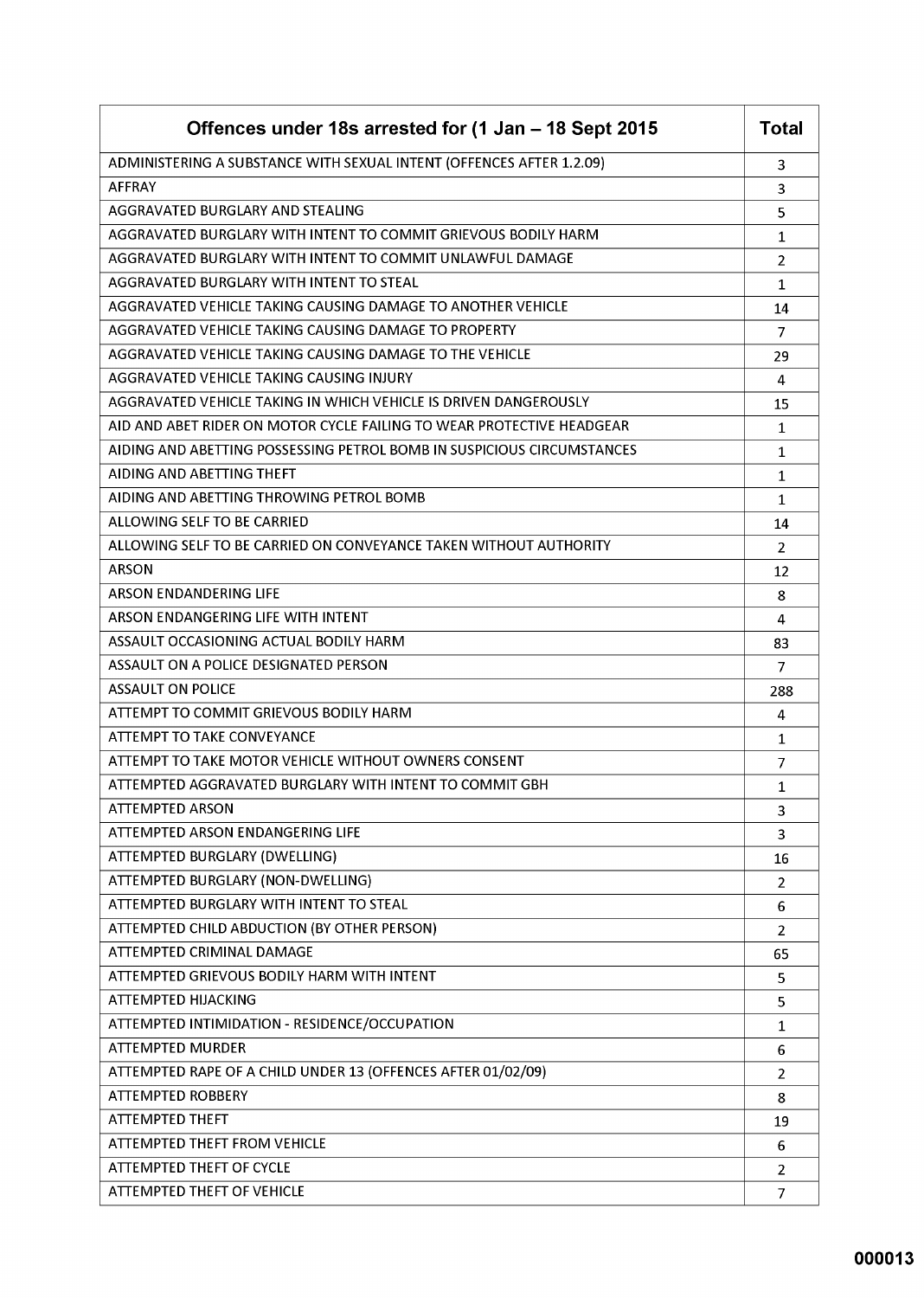| ATTEMPTING TO DRIVE WITH EXCESS ALCOHOL IN BREATH                                                     | 1              |
|-------------------------------------------------------------------------------------------------------|----------------|
| ATTEMPTING TO PERVERT THE COURSE OF JUSTICE                                                           | $\overline{2}$ |
| BEHAVIOUR INTENDING OR LIKELY TO STIR UP HATRED                                                       | $\overline{2}$ |
| BEHAVIOUR LIKELY TO CAUSE A BREACH OF THE PEACE                                                       | 5              |
| <b>BEING A MINOR ON LICENSED PREMISES</b>                                                             | $\mathbf{1}$   |
| BEING CONCERNED IN SUPPLY OF CLASS B CONTROLLED DRUG                                                  | 3              |
| <b>BLACKMAIL</b>                                                                                      | $\mathbf{1}$   |
| BREACH OF ANTI-SOCIAL BEHAVIOUR ORDER                                                                 | 10             |
| <b>BREACH OF BAIL</b>                                                                                 | $\overline{2}$ |
| <b>BREACH OF BAIL ART 6(3)</b>                                                                        | $\mathbf{1}$   |
| <b>BREACH OF NON-MOLESTATION ORDER</b>                                                                | $\overline{2}$ |
| BREACH OF TRAFFIC SIGN (SPECIFIED BY TRAFFIC SIGN REGS SR1997/386)                                    | $\overline{2}$ |
| <b>BURGLARY (DWELLING)</b>                                                                            | 124            |
| <b>BURGLARY (NON DWELLING)</b>                                                                        | 35             |
| BURGLARY WITH INTENT TO CAUSE UNLAWFUL DAMAGE                                                         | 10             |
| BURGLARY WITH INTENT TO COMMIT GRIEVOUS BODILY HARM                                                   | 4              |
| <b>BURGLARY WITH INTENT TO STEAL</b>                                                                  | 41             |
| CARRYING A FIREARM (WITH AMMUNITION) IN A PUBLIC PLACE                                                | 1              |
| CAUSING A BREACH OF THE PEACE - HARM TO PERSON (COMMON LAW)                                           | $\overline{2}$ |
| CAUSING A BREACH OF THE PEACE - HARM TO PROPERTY (COMMON LAW)                                         | $\mathbf{1}$   |
| CAUSING DANGEROUS ARTICLE TO BE ON A ROAD                                                             | 4              |
| CAUSING GRIEVOUS BODILY INJURY BY DANGEROUS DRIVING                                                   | $\mathbf{1}$   |
| CAUSING OR INCITING A CHILD UNDER 13 TO ENGAGE IN SEXUAL ACTIVITY (OFFENCES AFTER<br>01/02/09)        | 7              |
| CAUSING OR INCITING A CHILD UNDER 18 TO ENGAGE IN SEXUAL ACTIVITY ? ABUSE OF TRUST                    | $\mathbf{1}$   |
| CAUSING OR INCITING CHILD UNDER 13 TO ENGAGE IN SEXUAL ACTIVITY (OFFENCES AFTER 1.2.09)               | $\mathbf{1}$   |
| CAUSING UNNECESSARY SUFFERING TO ANIMALS (offences post July 2011)                                    | $\mathbf{1}$   |
| CHILD ABDUCTION (BY OTHER PERSON)                                                                     | $\mathbf{1}$   |
| <b>COMMON ASSAULT</b>                                                                                 | 487            |
| <b>COMMON ASSAULT (INDICTABLE)</b>                                                                    | 16             |
| COMMUNICATING FALSE INFORMATION CAUSING BOMB HOAX                                                     | 3              |
| <b>CONSPIRACY TO POSSESS CLASS C DRUGS WITH INTENT TO SUPPLY</b>                                      | 1              |
| CONSUMING INTOXICATING LIQUOR IN PUBLIC                                                               | 1              |
| CONSUMING INTOXICATING LIQUOR WHILE A MINOR                                                           | 7              |
| <b>CONVERTING CRIMINAL PROPERTY</b>                                                                   | 4              |
| <b>CRIMINAL DAMAGE</b>                                                                                | 588            |
| <b>CULTIVATING CANNABIS</b>                                                                           | 1              |
| <b>CYCLING WHEN UNFIT THROUGH DRINK OR DRUGS</b>                                                      | 1              |
| <b>DANGEROUS DRIVING</b>                                                                              | 24             |
| <b>DEFECTIVE LIGHT</b>                                                                                | 1              |
| DETAINED ON BENCH WARRANT                                                                             | 27             |
| DETAINED ON BREACH OF BAIL CONDITIONS                                                                 | 249            |
| DETAINED ON MONEY WARRANT                                                                             | 1              |
| DISORDERLY BEHAVIOUR                                                                                  | 253            |
| DISORDERLY BEHAVIOUR ON LICENSED PREMISES                                                             | 5              |
| DISTRIBUTING INDECENT PHOTOGRAPHS OR PSEUDO PHOTOGRAPHS OF CHILDREN (FROM 1.2.09<br>CHILD IS <18 YRS) | 1              |
| DOING A PROVOCATIVE ACT                                                                               | 3              |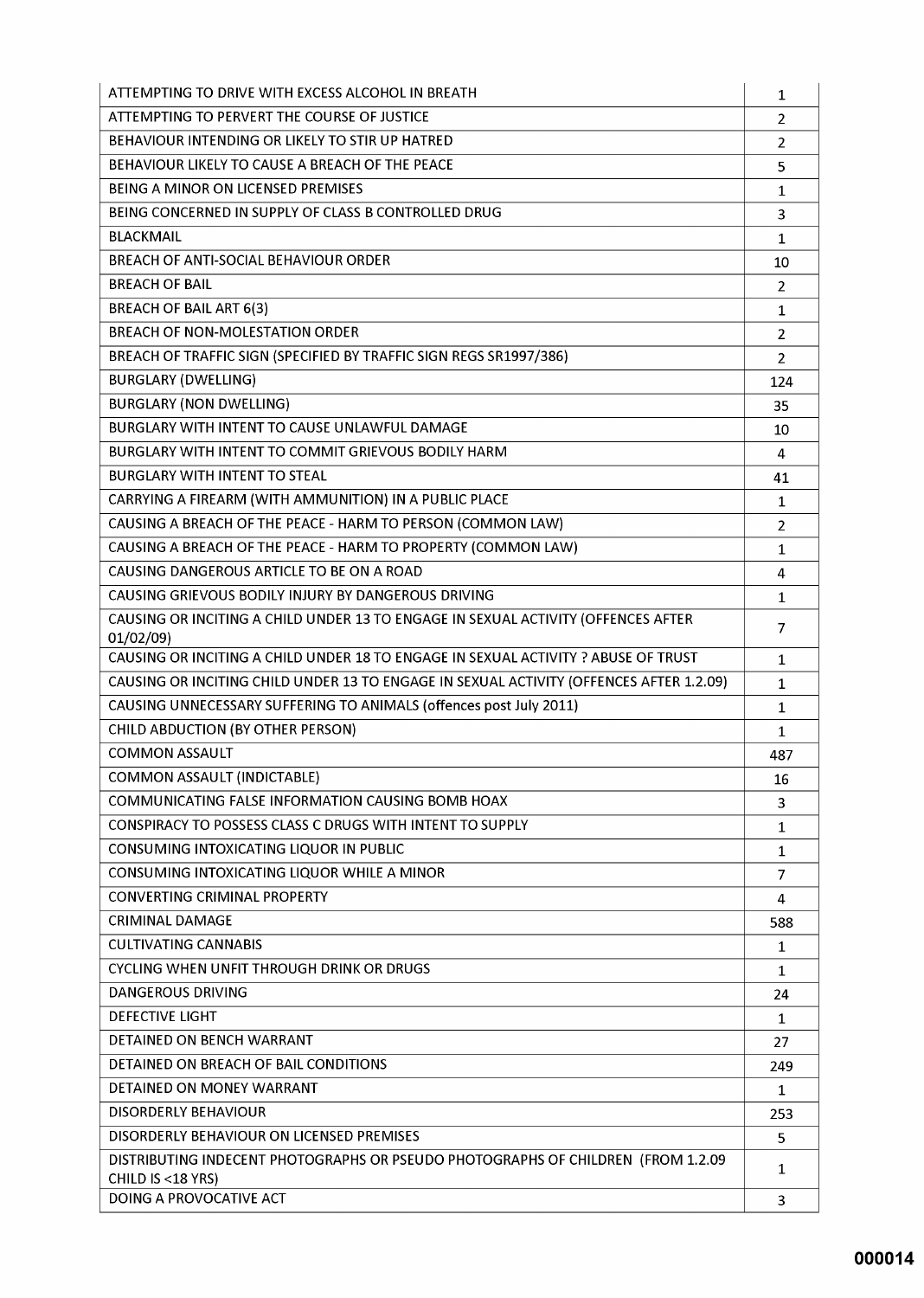| DRIVING A MECHANICALLY PROPELLED VEHICLE ELSEWHERE THAN ON A ROAD                                   | 1              |
|-----------------------------------------------------------------------------------------------------|----------------|
| DRIVING ON LAND OTHER THAN A ROAD                                                                   | $\mathbf{1}$   |
| DRIVING WHEN UNFIT THROUGH DRINK OR DRUG                                                            | 9              |
| DRIVING WHILE DISQUALIFIED (OFFENCES ON OR AFTER 16 JULY 2008)                                      | $\overline{7}$ |
| DRIVING WHILE DISQUALIFIED BY REASON OF AGE (OFFENCES BETWEEN 15 NOVEMBER 2007 AND<br>16 JULY 2008) | 1              |
| DRIVING WHILE DISQUALIFIED BY REASON OF AGE (OFFENCES ON OR AFTER 16 JULY 2008)                     | 31             |
| DRIVING WITH EXCESS ALCOHOL IN BREATH                                                               | 9              |
| DRIVING WITHOUT DUE CARE AND ATTENTION                                                              | $\overline{7}$ |
| <b>ESCAPE FROM LAWFUL CUSTODY</b>                                                                   | $\mathbf{1}$   |
| <b>EXCESS SPEED</b>                                                                                 | 1              |
| FAIL TO PROVIDE SPECIMEN WHEN DRIVING WITH EXCESS ALCOHOL                                           | 1              |
| <b>FAIL TO REPORT AN ACCIDENT</b>                                                                   | $\mathbf{1}$   |
| FAILING TO ANSWER TO BAIL AS SOON AS REASONABLY PRACTICABLE                                         | $\overline{2}$ |
| <b>FAILING TO GIVE INFORMATION REGARDING OWNER</b>                                                  | 1              |
| <b>FAILING TO PROVIDE SPECIMEN WHEN DRIVING UNFIT</b>                                               | 1              |
| FAILING TO REMAIN WHERE ACCIDENT OCCURRED CAUSING DAMAGE                                            | 18             |
| <b>FAILING TO REMAIN WHERE ACCIDENT OCCURRED CAUSING INJURY</b>                                     | 4              |
| FAILING TO REPORT AN ACCIDENT WHEREBY INJURY WAS CAUSED                                             | $\overline{2}$ |
| FAILING TO REPORT WHERE ACCIDENT OCCURRED CAUSING DAMAGE                                            | 21             |
| <b>FAILING TO STOP FOR POLICE</b>                                                                   | 10             |
| FAILING TO STOP WHERE ACCIDENT OCCCURRED CAUSING INJURY                                             | 3              |
| <b>FAILING TO STOP WHERE ACCIDENT OCCURRED CAUSING DAMAGE</b>                                       | 14             |
| <b>FALSE IMPRISONMENT</b>                                                                           | $\overline{2}$ |
| <b>FRAUD BY FALSE REPRESENTATION</b>                                                                | 15             |
| <b>GOING EQUIPPED FOR BURGLARY</b>                                                                  | 9              |
| <b>GOING EQUIPPED FOR THEFT</b>                                                                     | 21             |
| <b>GRIEVOUS BODILY HARM</b>                                                                         | 29             |
| <b>GRIEVOUS BODILY HARM WITH INTENT</b>                                                             | 17             |
| <b>HANDLING STOLEN GOODS</b>                                                                        | 28             |
| <b>HARASSMENT</b>                                                                                   | 12             |
| <b>HIJACKING</b>                                                                                    | $\overline{2}$ |
| <b>IMPROPER USE OF ELECTRONIC COMMUNICATIONS TO CAUSE ANXIETY</b>                                   | 1              |
| <b>IMPROPER USE OF PUBLIC ELECTRONIC COMMUNICATIONS NETWORK</b>                                     | $\overline{2}$ |
| IN CHARGE WITH EXCESS ALCOHOL IN BREATH                                                             | $\overline{2}$ |
| <b>INDECENT BEHAVIOUR</b>                                                                           | 5              |
| <b>INDECENT EXPOSURE</b>                                                                            | $\mathbf{1}$   |
| INTENTIONALLY ENCOURAGING OR ASSISTING RIOT                                                         | 1              |
| <b>INTERFERENCE WITH VEHICLES</b>                                                                   | 17             |
| INTERFERING WITH A MOTOR VEHICLE CAUSING DANGER                                                     | $\mathbf{1}$   |
| INTIMIDATION - CAUSING PERSON TO LEAVE RESIDENCE/OCCUPATION                                         | 1              |
| <b>INTIMIDATION - WITNESS</b>                                                                       | $\overline{2}$ |
| INTIMIDATION OF WITNESSES, JURORS AND OTHERS                                                        | $\mathbf{1}$   |
| MAKING OF INDECENT PHOTOGRAPHS OR PSEUDO PHOTOGRAPHS OF CHILDREN                                    | 3              |
| <b>MAKING OFF WITHOUT PAYING</b>                                                                    | 1              |
| MAKING OR SUPPLYING ARTICLES FOR USE IN                                                             | $\overline{2}$ |
| <b>MAKING PETROL BOMB</b>                                                                           | 1              |
|                                                                                                     |                |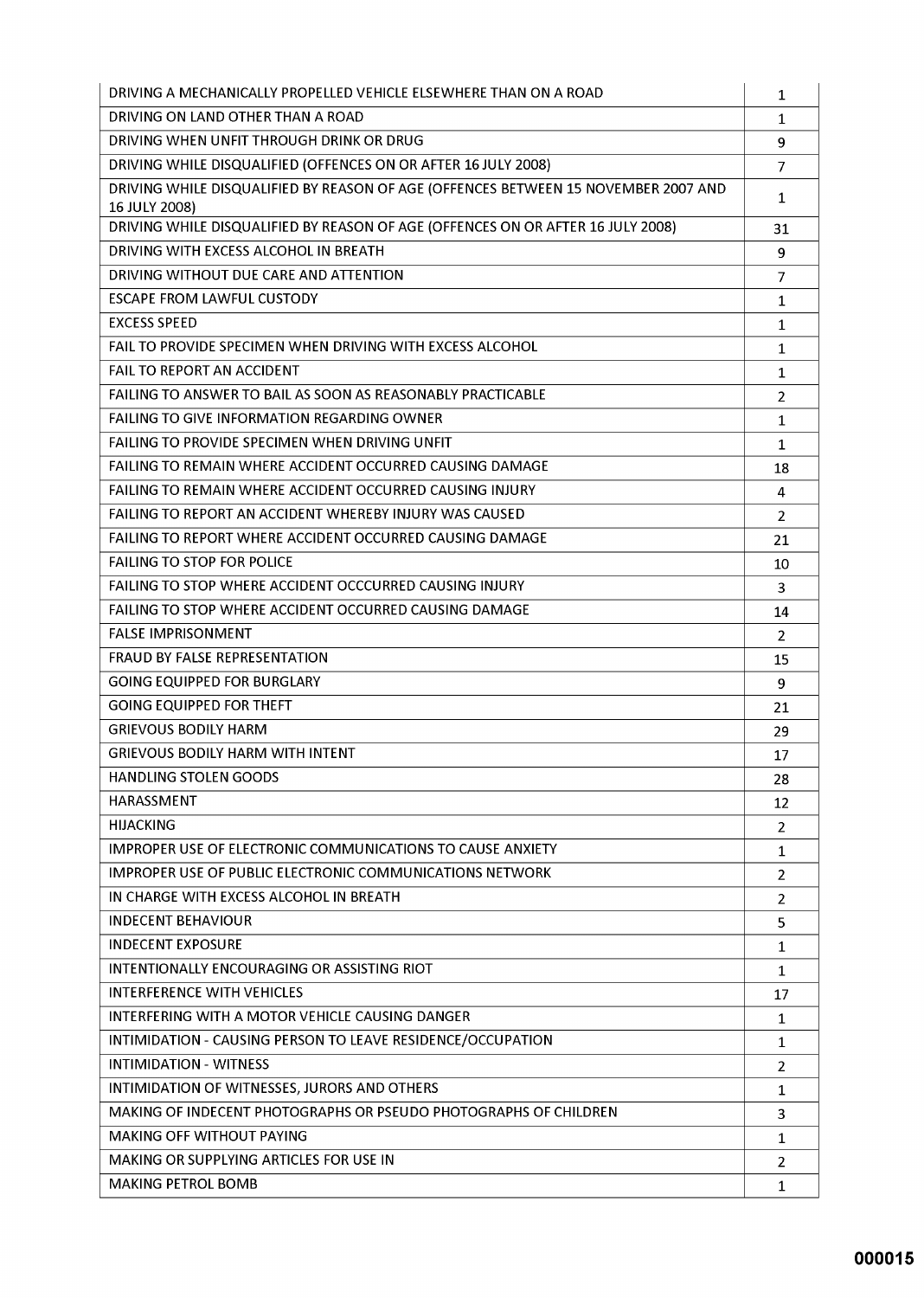| MANSLAUGHTER                                                                                                  | 1              |
|---------------------------------------------------------------------------------------------------------------|----------------|
| MISUSE OF A MOBILE PHONE                                                                                      | $\mathbf{1}$   |
| <b>MURDER</b>                                                                                                 | 5              |
| No Driving Licence                                                                                            | 2              |
| <b>NO DRIVING LICENCE</b>                                                                                     | 40             |
| NO L PLATES DISPLAYED                                                                                         | 2              |
| NO L PLATES DISPLAYED (FOR OFFENCES COMMITTED AFTER 15 NOV 2007)                                              | $\mathbf{1}$   |
| NO R PLATES DISPLAYED                                                                                         | $\mathbf 1$    |
| NO VEHICLE TEST CERTIFICATE                                                                                   | 5              |
| NON-ADULT CAUSING A CHILD BETWEEN 13 AND 16 TO WATCH A SEXUAL ACT (OFFENCES AFTER<br>1.2.09                   | $\overline{2}$ |
| NON-ADULT CAUSING A CHILD UNDER 13 TO WATCH A SEXUAL ACT (OFFENCES AFTER 1.2.09)                              | 2              |
| NON-ADULT CAUSING OR INCITING CHILD BETWEEN 13 AND 16 TO ENGAGE IN SEXUAL ACTIVITY<br>(OFFENCES AFTER 1.2.09) | 2              |
| NON-ADULT ENGAGING IN SEXUAL ACTIVITY IN PRESENCE OF A CHILD BETWEEN 13 AND 16<br>(OFFENCES AFTER 1.2.09)     | $\mathbf{1}$   |
| NON-ADULT ENGAGING IN SEXUAL ACTIVITY IN PRESENCE OF A CHILD UNDER 13 (OFFENCES AFTER<br>1.2.09               | 1              |
| OBSTRUCTING A CONSTABLE - ROAD TRAFFIC ORDER                                                                  | 3              |
| <b>OBSTRUCTING POLICE</b>                                                                                     | 50             |
| <b>OBSTRUCTION OF A ROAD</b>                                                                                  | 2              |
| OBSTRUCTION OF AUTHORISED OFFICER OR CONSTABLE                                                                | $\mathbf{1}$   |
| PERMITTING USING A MOTOR VEHICLE WITHOUT INSURANCE                                                            | $\overline{2}$ |
| PERSON UNDER 17 YEARS POSSESSING CROSSBOW                                                                     | $\mathbf{1}$   |
| PERVERTING THE COURSE OF JUSTICE                                                                              | $\mathbf{1}$   |
| POSSESSING A FIREARM IN SUSPICIOUS CIRCUMSTANCES                                                              | $\mathbf{1}$   |
| POSSESSING AN INDECENT PHOTOGRAPH OR PSEUDO-PHOTOGRAPH OF A CHILD                                             | $\overline{7}$ |
| POSSESSING ARTICLE WITH BLADE OR POINT IN PUBLIC PLACE                                                        | 21             |
| POSSESSING ARTICLE WITH INTENT TO DAMAGE PROPERTY                                                             | 8              |
| POSSESSING ARTICLES FOR USE WITH PETROL BOMBS                                                                 | $\mathbf{1}$   |
| POSSESSING CLASS A CONTROLLED DRUG WITH INTENT TO SUPPLY                                                      | 6              |
| POSSESSING CLASS B CONTROLLED DRUG WITH INTENT TO SUPPLY                                                      | 15             |
| POSSESSING CLASS C CONTROLLED DRUG WITH INTENT TO SUPPLY                                                      | 5              |
| POSSESSING COUNTERFEIT CURRENCY                                                                               | $\mathbf{1}$   |
| POSSESSING CRIMINAL PROPERTY                                                                                  | 1              |
| POSSESSING FIREARM IN SUSPICIOUS CIRCUMSTANCES                                                                | $\overline{2}$ |
| POSSESSING FIREWORKS WITHOUT A LICENCE                                                                        | 1              |
| POSSESSING ITEMS THAT BREACH A REGISTERED TRADEMARK                                                           | $\overline{2}$ |
| POSSESSING OFFENSIVE WEAPON IN PUBLIC PLACE                                                                   | 65             |
| POSSESSING OFFENSIVE WEAPON ON SCHOOL PREMISES                                                                | 3              |
| POSSESSING PETROL BOMB IN SUSPICIOUS CIRCUMSTANCES                                                            | 4              |
| POSSESSION ETC OF A PROHIBITED WEAPON (DISCHARGE OF ELECTRICTY OR NOXIOUS GAS/LIQUID)                         | 2              |
| POSSESSION ETC OF ARTICLES FOR USE IN FRAUDS                                                                  | 2              |
| POSSESSION OF A CLASS A CONTROLLED DRUG                                                                       | 21             |
| POSSESSION OF A CLASS B CONTROLLED DRUG                                                                       | 104            |
| POSSESSION OF A CLASS C CONTROLLED DRUG                                                                       | 36             |
| POSSESSION OF A FIREARM IN SUSPICIOUS CIRCUMSTANCES                                                           | $\overline{2}$ |
| POSSESSION OF FALSE IDENTITY DOCUMENT (Repealed 21.1.11)                                                      | $\mathbf{1}$   |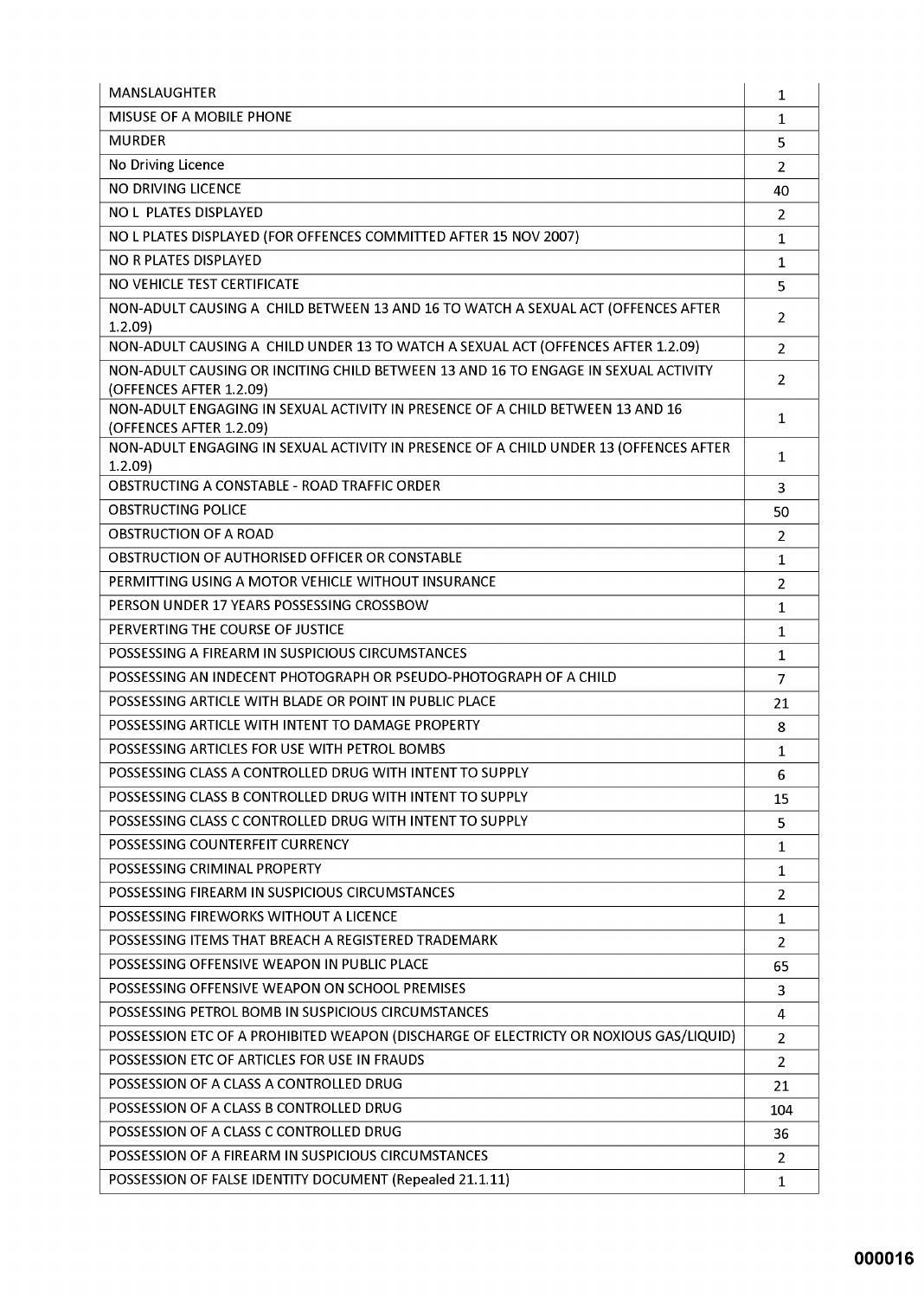| POSSESSION OF FIREARM OR IMITATION FIREARM WITH INTENT TO CAUSE FEAR OF VIOLENCE                                   | $\mathbf{1}$   |
|--------------------------------------------------------------------------------------------------------------------|----------------|
| POSSESSION OF FIREARM WITH INTENT TO CAUSE FEAR OF VIOLENCE                                                        | $\mathbf{1}$   |
| POSSESSION OF IDENTITY DOCUMENTS RELATING TO SOMEONE ELSE WITH IMPROPER INTENTION                                  | $\mathbf{1}$   |
| POSSESSION OF OFFENSIVE WEAPON WITH INTENT TO COMMIT AN INDICTABLE OFFENCE                                         | 53             |
| POSSESSION OF PROHIBITED FIREWORKS                                                                                 | $\mathbf{1}$   |
| <b>RAPE</b>                                                                                                        | 11             |
| RAPE (OFFENCES AFTER 01/02/09)                                                                                     | 12             |
| RAPE OF A CHILD UNDER 13 (OFFENCES AFTER 01/02/09)                                                                 | 8              |
| RESISTING A POLICE DESIGNATED PERSON                                                                               | $\mathbf{1}$   |
| <b>RESISTING POLICE</b>                                                                                            | 164            |
| RIDER OF MOTOR CYCLE FAILING TO WEAR PROTECTIVE HEADGEAR                                                           | 2              |
| <b>RIOT</b>                                                                                                        | 3              |
| <b>RIOTOUS BEHAVIOUR</b>                                                                                           | 33             |
| <b>ROBBERY</b>                                                                                                     | 29             |
| SELLING FIREWORKS WITHOUT A LICENCE                                                                                | $\mathbf{1}$   |
| SENDING ARTICLE CONVEYING A THREAT                                                                                 | $\mathbf{1}$   |
| SEXUAL ACTIVITY BY NON-ADULT WITH A CHILD BETWEEN 13 AND 16 YEARS (OFFENCES AFTER<br>1.2.09                        | $\overline{7}$ |
| SEXUAL ACTIVITY BY NON-ADULT WITH A CHILD UNDER 13 (OFFENCES AFTER 1.2.09)                                         | $\mathbf{1}$   |
| SEXUAL ACTIVITY INVOLVING PENETRATION BY NON-ADULT WITH A CHILD BETWEEN 13 AND 16<br>YEARS (OFFENCES AFTER 1.2.09) | 1              |
| SEXUAL ASSAULT (OFFENCES AFTER 01/02/09)                                                                           | 7              |
| SEXUAL ASSAULT BY PENETRATION                                                                                      | $\overline{7}$ |
| SEXUAL ASSAULT BY PENETRATION (EXTRA TERRITORIAL OFFENCES AFTER 01/02/09)                                          | 1              |
| SEXUAL ASSAULT OF CHILD UNDER 13 (OFFENCES AFTER 1.2.09)                                                           | 7              |
| SEXUAL ASSAULT OF CHILD UNDER 13 BY PENETRATION (OFFENCES AFTER 1.2.09)                                            | 3              |
| <b>SIMPLE DRUNK</b>                                                                                                | $\overline{2}$ |
| SUPPLYING CLASS B CONTROLLED DRUG                                                                                  | $\overline{2}$ |
| TAKING A MOTOR VEHICLE WITHOUT AUTHORITY                                                                           | 54             |
| TAKING PART IN AN UN-NOTIFIED PUBLIC PROCESSION                                                                    | 1              |
| TAKING, PERMITTING TO BE TAKEN OR MAKING AN INDECENT PHOTOGRAPH OR PSEUDO<br>PHOTOGRAPH OF A CHILD                 | 2              |
| <b>TAMPERING WITH MOTOR VEHICLE</b>                                                                                | 4              |
| <b>TENDERING COUNTERFEIT CURRENCY</b>                                                                              | 1              |
| <b>THEFT</b>                                                                                                       | 310            |
| THEFT (BY EMPLOYEE)                                                                                                | $\mathbf{1}$   |
| THEFT FROM DWELLING                                                                                                | $\overline{2}$ |
| THEFT FROM PERSON                                                                                                  | 3              |
| THEFT FROM VEHICLE                                                                                                 | 21             |
| THEFT OF CYCLE                                                                                                     | 3              |
| THEFT OF VEHICLE                                                                                                   | 6              |
| THREATS TO DAMAGE PROPERTY                                                                                         | 42             |
| THREATS TO DAMAGE PROPERTY AND SO ENDANGER LIFE                                                                    | 6              |
| <b>THREATS TO KILL</b>                                                                                             | 81             |
| THROWING PETROL BOMB                                                                                               | $\overline{2}$ |
| TRANSFERRING CRIMINAL PROPERTY                                                                                     | 1              |
| UNACCOMPANIED L DRIVER (FOR OFFENCES COMMITTED AFTER 15 NOV 2007)                                                  | $\overline{7}$ |
| UNACCOMPANIED L DRIVER (FOR OFFENCES COMMITTED BEFORE 15 NOV 2007)                                                 | $\mathbf{1}$   |